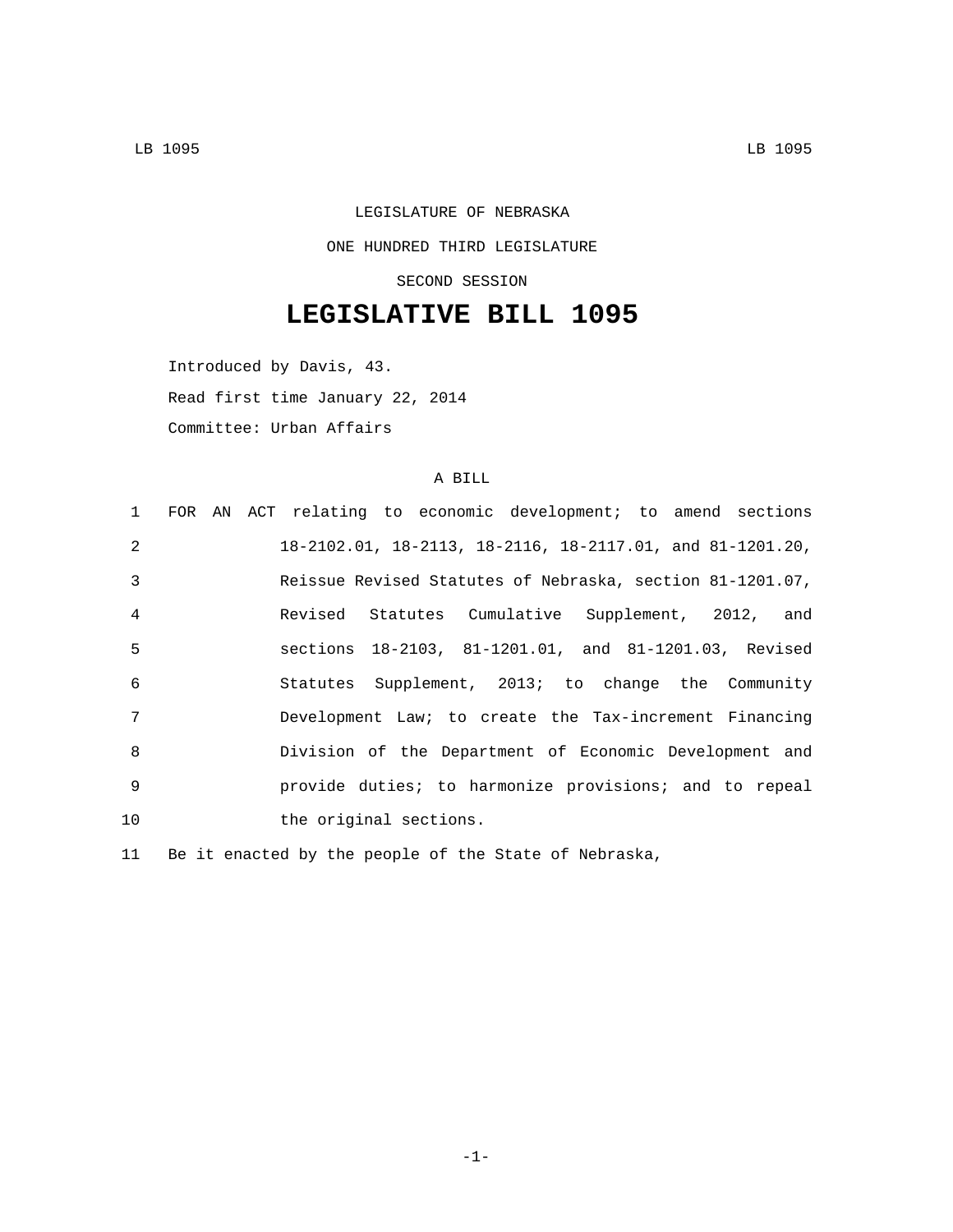Section 1. Section 18-2102.01, Reissue Revised Statutes 2 of Nebraska, is amended to read:

 18-2102.01 Cities of all classes and villages of this state are hereby granted power and authority to create community redevelopment authorities and limited community redevelopment authorities.6

 (1) Whenever an authority or limited authority is created it shall bear the name of the city creating it and shall be legally known as the Community Redevelopment Authority of the City (or Village) of ............. (name of city or village) or the Limited Community Redevelopment Authority of the City (or Village) 12 of ............. (name of city or village).

 (2) When it is determined by the governing body of any city by ordinance in the exercise of its discretion that it is expedient to create a community redevelopment authority or limited community redevelopment authority, the mayor of the city or, if the mayor shall fail to act within ninety days after the passage of the ordinance, the president or other presiding officer other than the mayor of the governing body, with the approval of the governing body of the city, shall appoint five or seven persons who shall constitute the authority or the limited authority. The members of the authority shall consist of local stakeholders with clear accountability, 23 leadership, and authority relative to tax-increment financing and may include city staff, members of the governing body, representatives of 25 other taxing bodies that levy property taxes, experts in the area of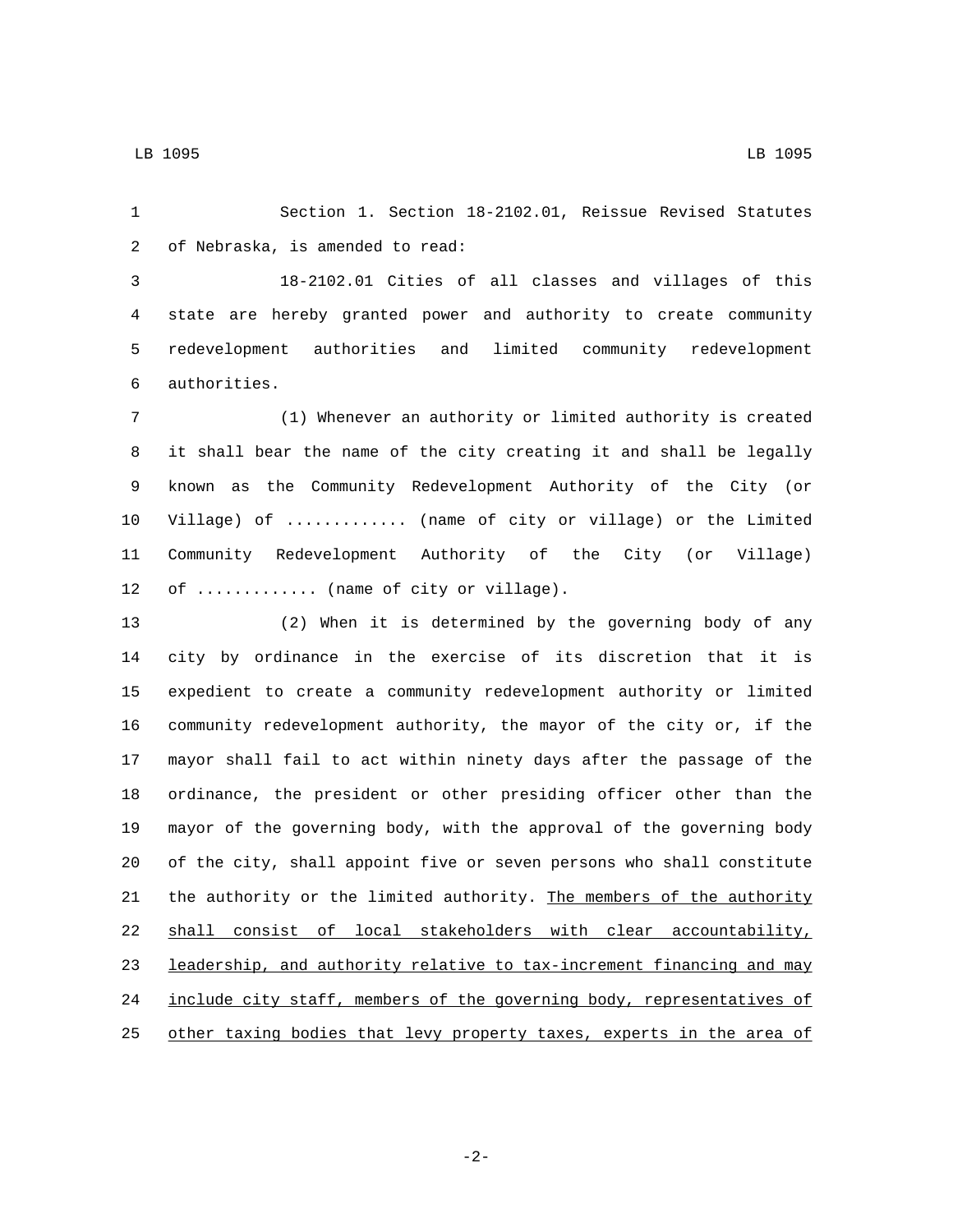economic development, and members of the public. The terms of office of the members of a five-member authority initially appointed shall be for one year, two years, three years, four years, and five years, as designated by the mayor, president, other presiding officer, or city manager in making the respective appointments. The terms of office of the members of a seven-member authority initially appointed shall be one member each for one year, two years, and five years, and two members each for three years and four years, as designated by the mayor, president, other presiding officer, or city manager in making the respective appointments. As the terms of the members of the authority expire in cities not having the city manager form of government, the mayor, with the approval of the governing body of the city, shall appoint or reappoint a member of the authority for a term of five years to succeed the member whose term expires. In cities having the city manager form of government, the city manager shall appoint or reappoint the members with the approval of the governing body. The terms of office of the members of a limited community redevelopment authority shall be for the duration of only one single specific limited pilot project authorized in the ordinance creating the limited community redevelopment authority, and the terms of the members of a limited community redevelopment authority shall expire upon the completion of the single specific limited pilot project authorized in the ordinance creating the limited community 24 redevelopment authority.

A governing body may at its option submit an ordinance

-3-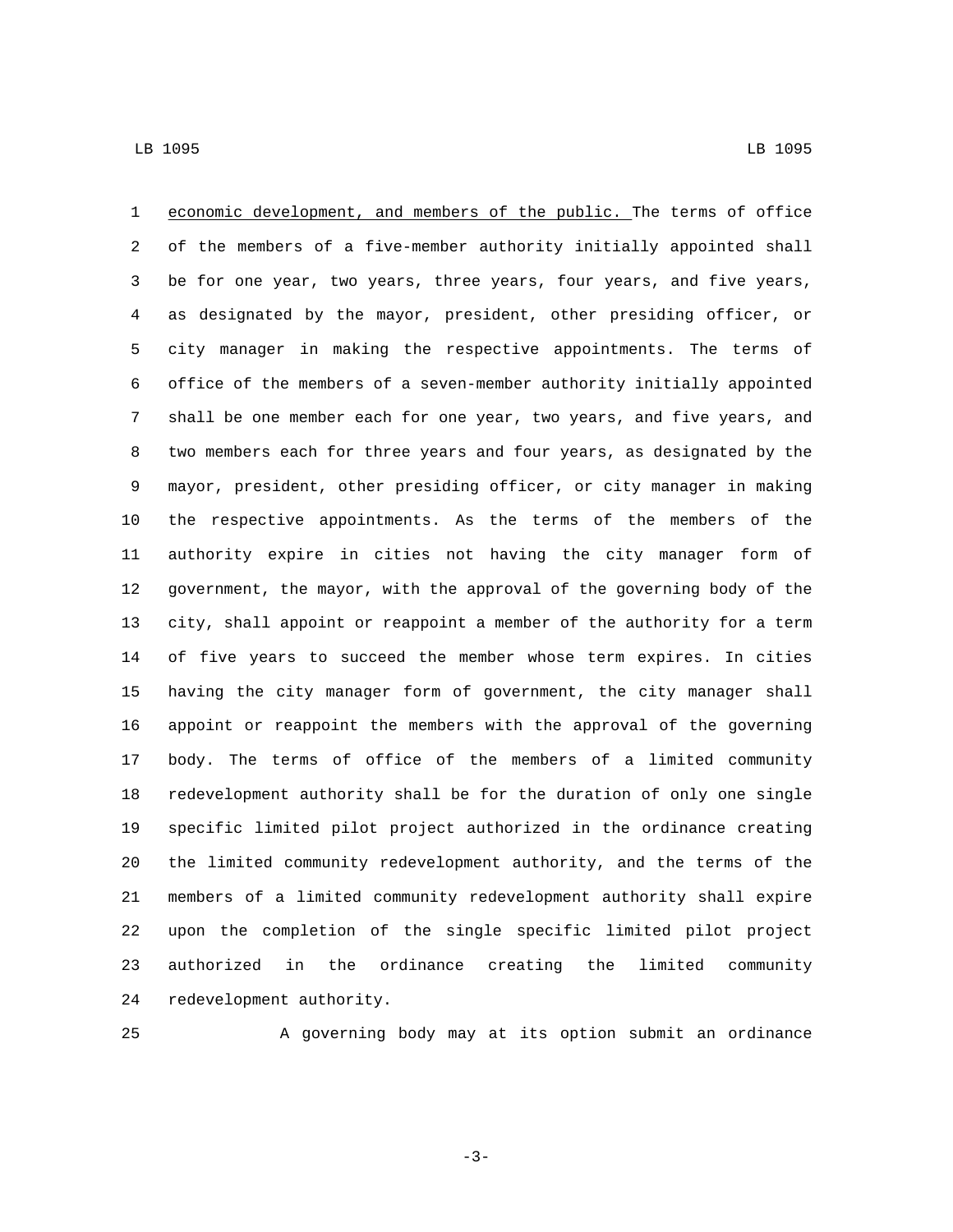| 1  | which creates a community redevelopment authority or a limited        |
|----|-----------------------------------------------------------------------|
| 2  | community redevelopment authority to the electors of the city for     |
| 3  | approval by a majority vote of the electors voting on the ordinance.  |
| 4  | On submitting the ordinance for approval, the governing body is       |
| 5  | authorized to call, by the ordinance, a special or general election   |
| 6  | and to submit, after thirty days' notice of the time and place of     |
| 7  | holding the election and according to the manner and method otherwise |
| 8  | provided by law for the calling, conducting, canvassing, and          |
| 9  | certifying of the result of city elections on the submission of       |
| 10 | propositions to the electors, the proposition to be stated on the     |
| 11 | ballot as follows:                                                    |
| 12 | Shall the City (or Village) of  (name of                              |
| 13 | city or village) create a Community Redevelopment Authority of the    |
| 14 | City (or Village) of  (name of city or village)?                      |
| 15 | $\ldots$ Yes                                                          |
| 16 | $\ldots$ No.                                                          |
| 17 | When the ordinance submitted to the electors for approval             |
| 18 | by a majority vote of the electors voting on the ordinance is to      |
| 19 | create a limited community redevelopment authority the proposition    |
| 20 | shall be stated on the ballot as follows:                             |
| 21 | Shall the City (or Village) of<br>(name of                            |
| 22 | city or village) create a Limited Community Redevelopment Authority   |
| 23 | of the City (or Village) of  (name of city or village)?               |
| 24 | Yes                                                                   |
| 25 | $\ldots$ No.                                                          |

 $-4-$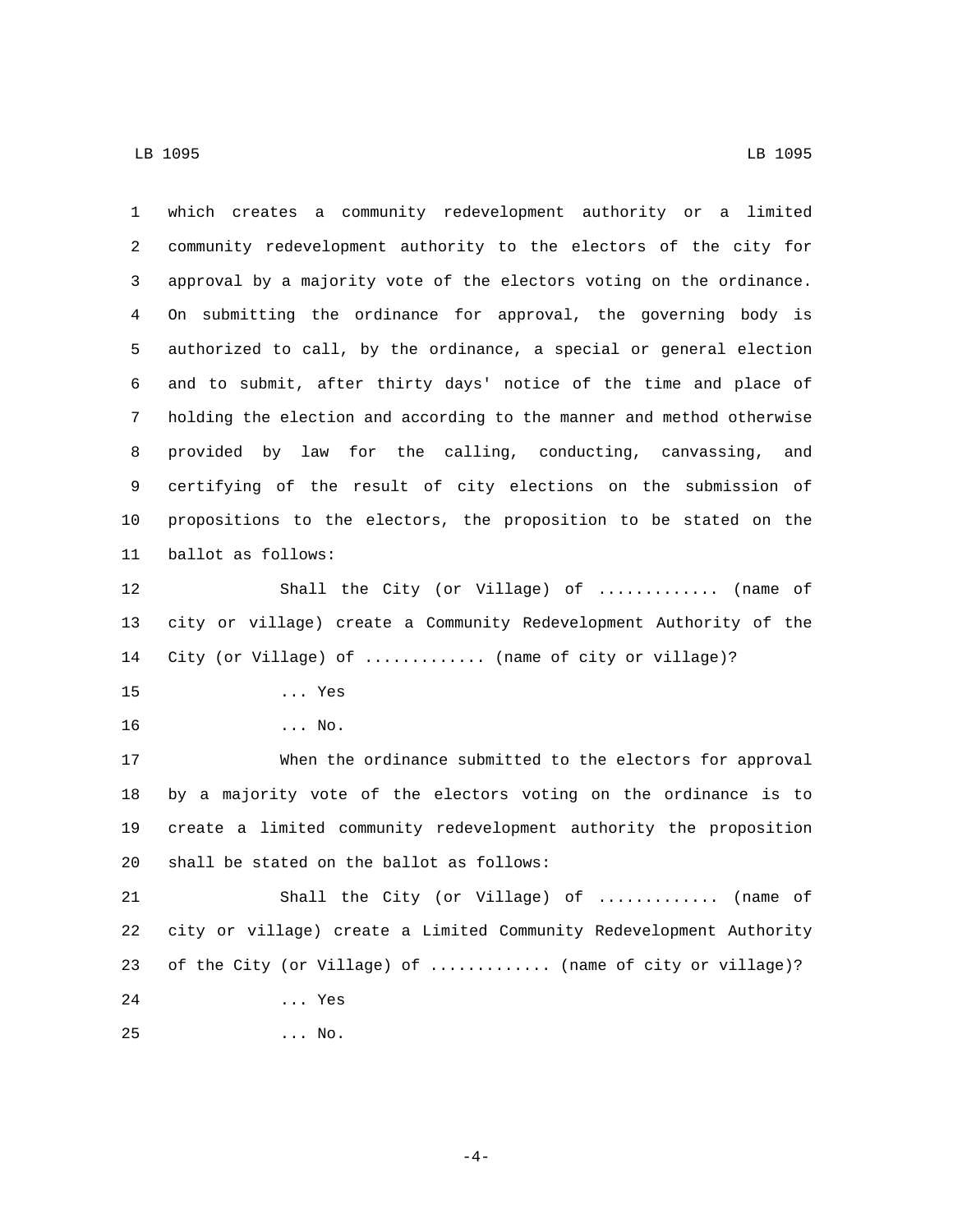Vacancies shall be filled for any unexpired term in the same manner as the original appointment. Members of the authority so appointed shall hold office until their successors have been appointed and qualified. Members of a limited authority shall hold office as provided in this section. All members of the authority shall serve without compensation, but shall be entitled to be 7 reimbursed for all necessary expenses incurred.

 (3) Any authority established under this section shall organize by electing one of its members chairperson and another vice- chairperson, shall have power to employ counsel, a director who shall be ex officio secretary of the authority, and such other officers and employees as may be desired, and shall fix the term of office, qualifications, and compensation of each. The holder of the office of community redevelopment administrator or coordinator of the city may, but need not, be appointed the director but at no additional compensation by the authority. Community redevelopment authorities of cities of the first and second class and villages may secure the services of a director, community redevelopment administrator, or coordinator, and other officers and employees as may be desired through contract with the Department of Economic Development upon terms which are mutually agreeable. Any authority established under this section may validly and effectively act on all matters requiring a resolution or other official action by the concurrence of three members of a five-member authority or four members of a seven-member authority present and voting at a meeting of the authority. Orders,

-5-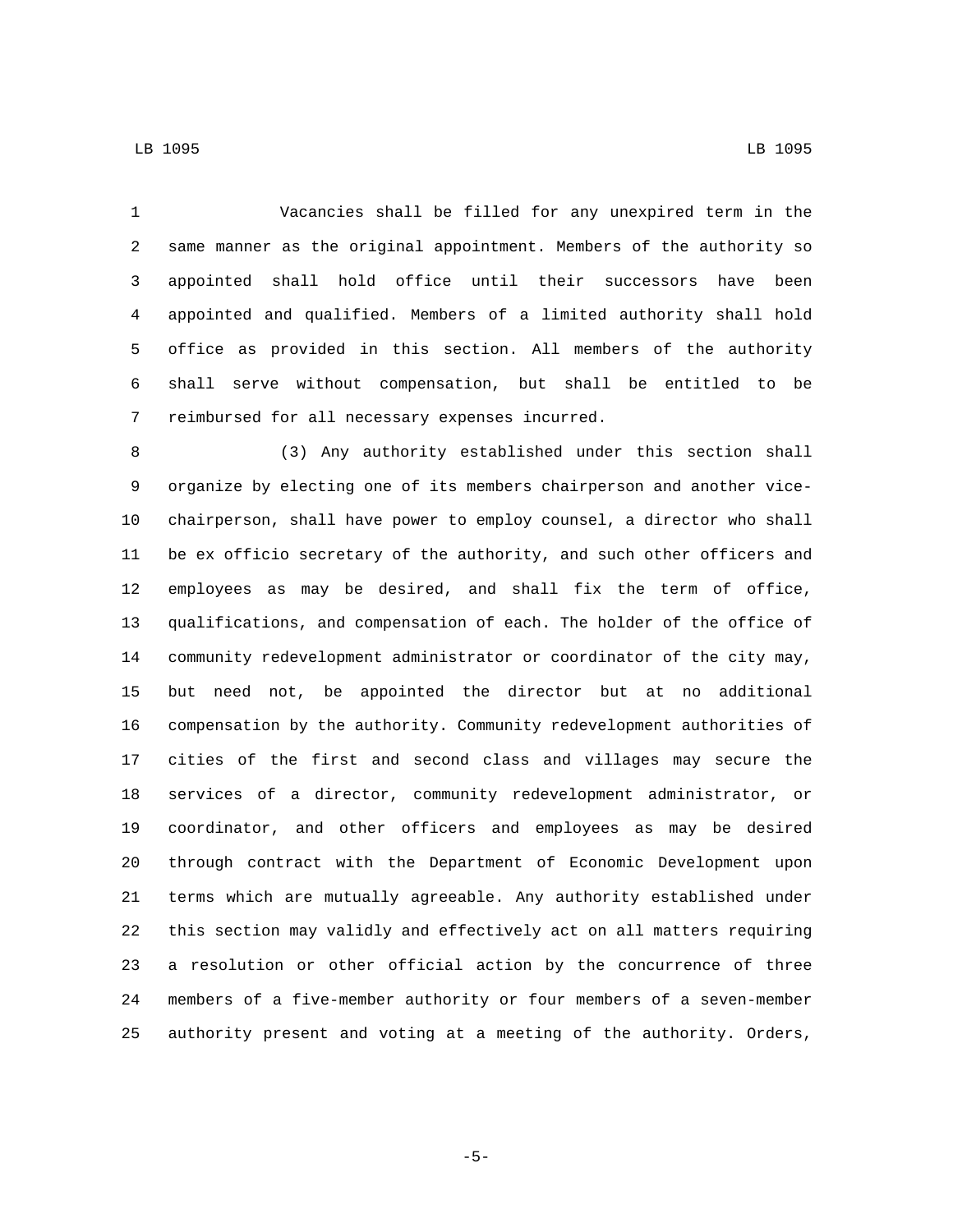requisitions, warrants, and other documents may be executed by the chairperson or vice-chairperson or by or with others designated in its bylaws.3

 (4) No member or employee of any authority established under this section shall have any interest directly or indirectly in any contract for property, materials, or services to be required by 7 such authority.

8 (5)(a) The authority shall keep an accurate account of all its activities and of all receipts and disbursements and make an annual report of such activities, receipts, and disbursements to the 11 governing body of the city.

 (b) The authority shall establish and publish on the web site of the city creating such authority measurable metrics for each 14 redevelopment project that uses tax-increment financing under section 18-2147, which metrics shall reflect the priorities of the general 16 plan for the development of the city.

 (c) The authority shall establish and publish on the web site of the city creating such authority performance thresholds based off of the metrics described in subdivision (5)(b) of this section to determine the success of any redevelopment project that uses tax-21 increment financing under section 18-2147.

 (6) The governing body of a city creating a community redevelopment authority or a limited community redevelopment authority is hereby authorized to appropriate and loan to the authority a sum not exceeding ten thousand dollars for the purposes

-6-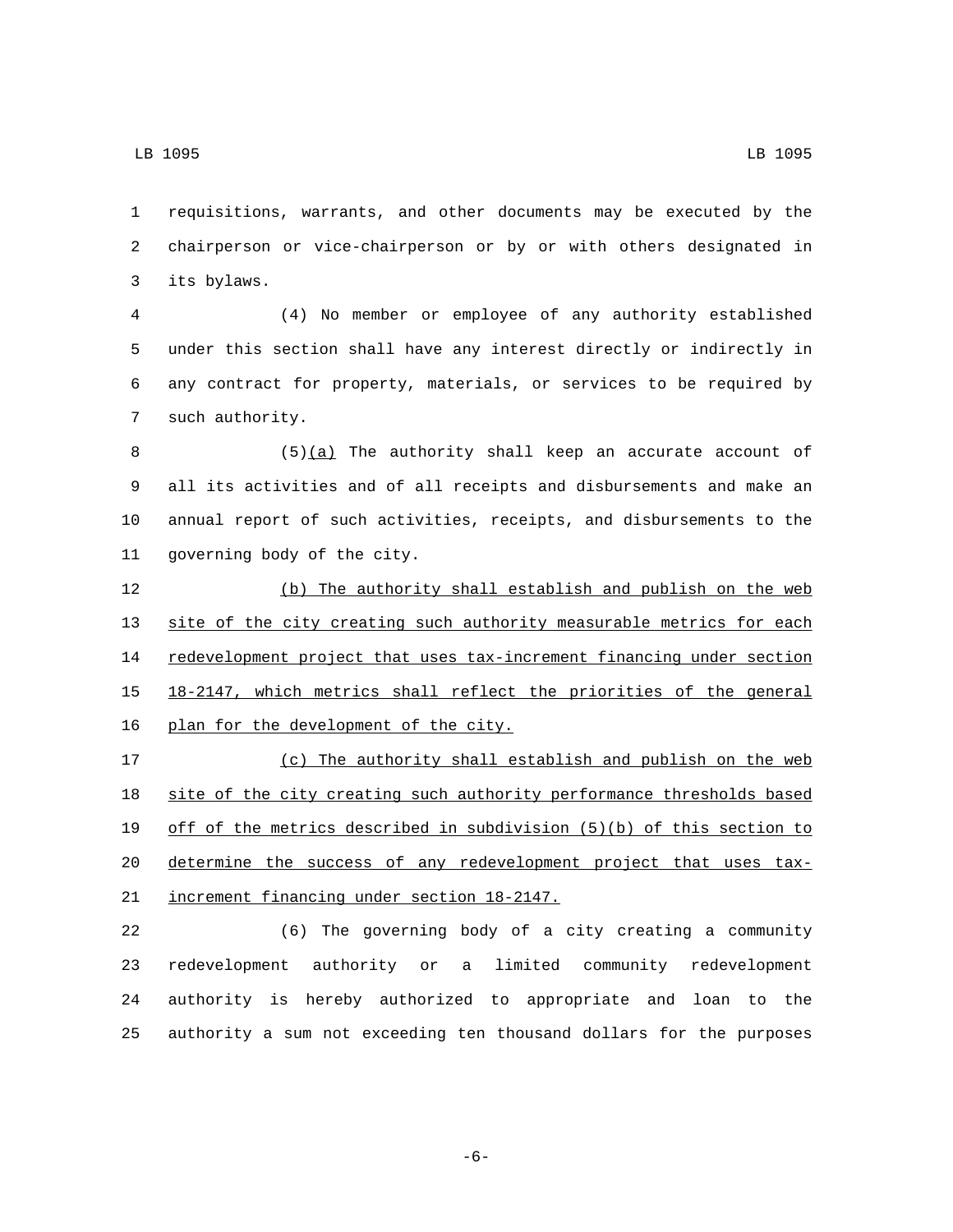of paying expenses of organizing and supervising the work of the authority at the beginning of its activities. The loan shall be authorized by resolution of the governing body which shall set forth the terms and time of the repayment of the loan. The loan may be appropriated out of the general funds or any sinking fund.

 (7) All income, revenue, profits, and other funds received by any authority established under this section from whatever source derived, or appropriated by the city, or realized from tax receipts or comprised in the special revenue fund of the city designated for the authority or from the proceeds of bonds, or otherwise, shall be deposited with the city treasurer as ex officio treasurer of the authority without commingling the money with any other money under his or her control and disbursed by him or her by check, draft, or order only upon warrants, orders, or requisitions by the chairperson of the authority or other person authorized by the authority which shall state distinctly the purpose for which the same are drawn. A permanent record shall be kept by the authority of all warrants, orders, or requisitions so drawn, showing the date, amount, consideration, and to whom payable. When paid, the same shall be canceled and kept on file by the city treasurer. The books of any authority established under this section shall from time to time be audited upon the order of the governing body of the municipality in such manner as it may direct, and all books and records of the authority shall at all times be open to public inspection. The authority may contract with the holders of any of its bonds or notes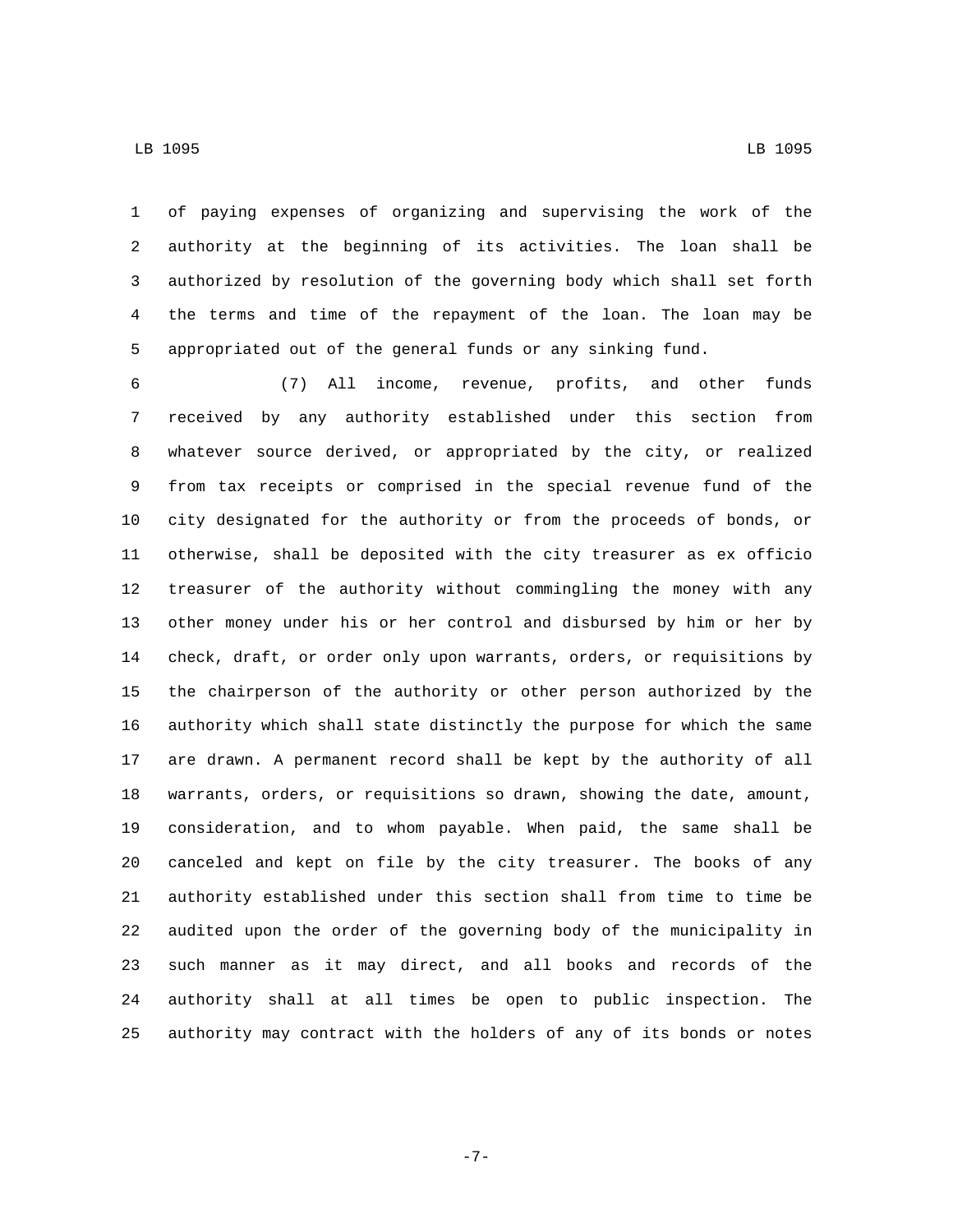as to collection, custody, securing investment, and payment of any money of the authority or any money held in trust or otherwise for the payment of bonds or notes or in any way to secure bonds or notes. The authority may carry out the contract notwithstanding that such contract may be inconsistent with the previous provisions of this subdivision. All banks, capital stock financial institutions, qualifying mutual financial institutions, and trust companies are hereby authorized to give security for the deposits of money of any authority established under the provisions of this section pursuant to the Public Funds Deposit Security Act. Section 77-2366 applies to deposits in capital stock financial institutions. Section 77-2365.01 shall apply to deposits in qualifying mutual financial institutions.

 Sec. 2. Section 18-2103, Revised Statutes Supplement, 14 2013, is amended to read:

 18-2103 For purposes of the Community Development Law, 16 unless the context otherwise requires:

 (1) An authority means any community redevelopment authority created pursuant to section 18-2102.01 and a city or village which has created a community development agency pursuant to the provisions of section 18-2101.01 and does not include a limited 21 community redevelopment authority;

 (2) Limited community redevelopment authority means a community redevelopment authority created pursuant to section 18-2102.01 having only one single specific limited pilot project authorized;

-8-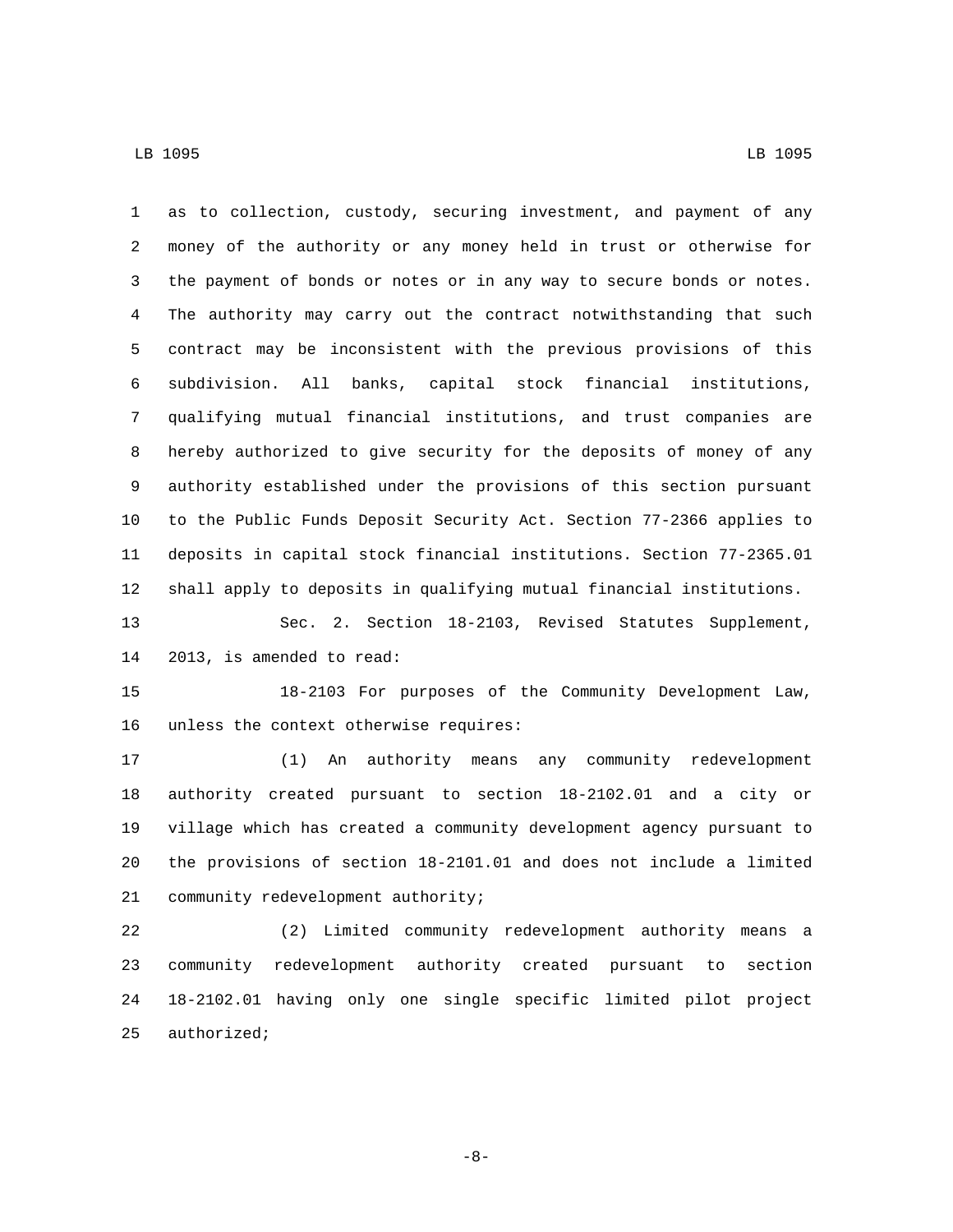(3) City means any city or incorporated village in the 2 state; (4) Public body means the state or any municipality, county, township, board, commission, authority, district, or other 5 political subdivision or public body of the state; (5) Governing body or local governing body means the city council, board of trustees, or other legislative body charged with 8 governing the municipality; (6) Mayor means the mayor of the city or chairperson of 10 the board of trustees of the village; (7) Clerk means the clerk of the city or village; (8) Federal government means the United States of America, or any agency or instrumentality, corporate or otherwise, of 14 the United States of America; (9) Area of operation means and includes the area within the corporate limits of the city and such land outside the city as may come within the purview of sections 18-2123 and 18-2123.01; (10) Substandard areas means an area in which there is a predominance of buildings or improvements, whether nonresidential or residential in character, which, by reason of dilapidation, deterioration, age or obsolescence, inadequate provision for ventilation, light, air, sanitation, or open spaces, high density of population and overcrowding, or the existence of conditions which endanger life or property by fire and other causes, or any combination of such factors, is conducive to ill health, transmission

-9-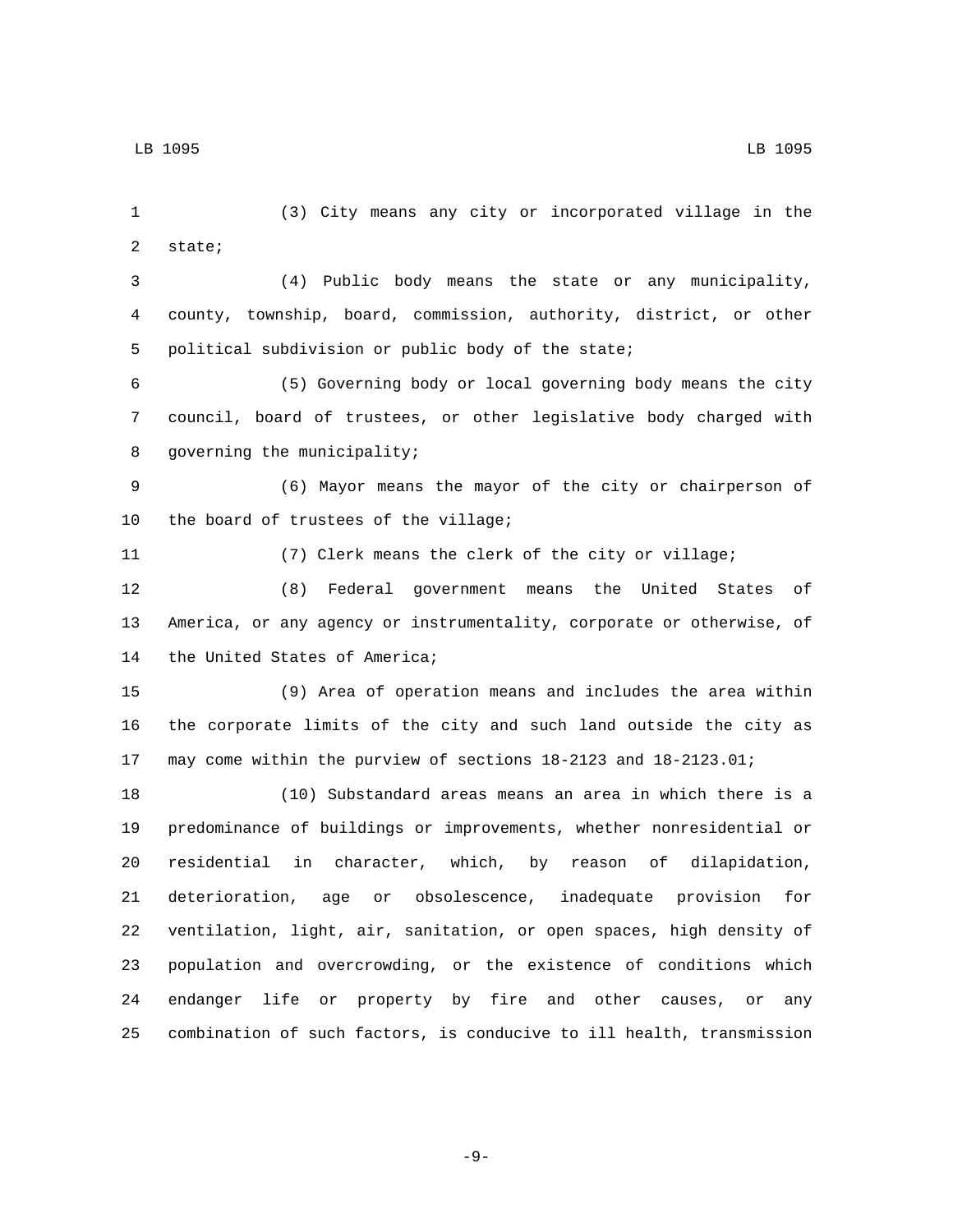of disease, infant mortality, juvenile delinquency, and crime, (which cannot be remedied through construction of prisons), and is detrimental to the public health, safety, morals, or welfare;

 (11) Blighted area means an area, which (a) by reason of the presence of a substantial number of deteriorated or deteriorating structures, existence of defective or inadequate street layout, faulty lot layout in relation to size, adequacy, accessibility, or usefulness, insanitary or unsafe conditions, deterioration of site or other improvements, diversity of ownership, tax or special assessment delinquency exceeding the fair value of the land, defective or unusual conditions of title, improper subdivision or obsolete platting, or the existence of conditions which endanger life or property by fire and other causes, or any combination of such factors, substantially impairs or arrests the sound growth of the community, retards the provision of housing accommodations, or constitutes an economic or social liability and is detrimental to the public health, safety, morals, or welfare in its present condition and use and (b) in which there is at least one of the following conditions: (i) Unemployment in the designated area is at least one hundred twenty percent of the state or national average; (ii) the average age of the residential or commercial units in the area is at least forty years; (iii) more than half of the plotted and subdivided property in an area is unimproved land that has been within the city for forty years and has remained unimproved during that time; (iv) the per capita income of the area is lower than the average per

 $-10-$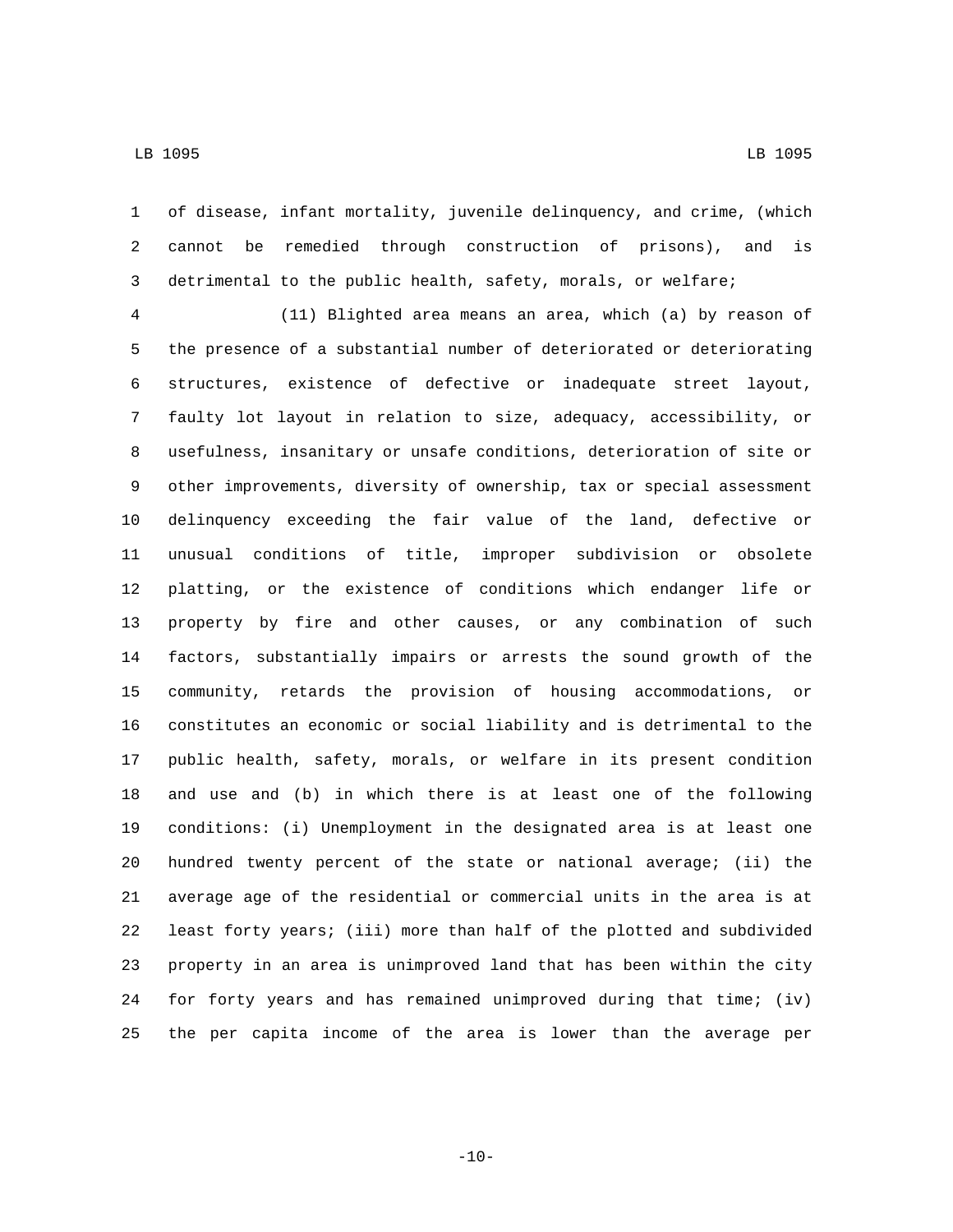capita income of the city or village in which the area is designated; or (v) the area has had either stable or decreasing population based on the last two decennial censuses. In no event shall a city of the metropolitan, primary, or first class designate more than thirty-five percent of the city as blighted, a city of the second class shall not designate an area larger than fifty percent of the city as blighted, and a village shall not designate an area larger than one hundred 8 percent of the village as blighted;

 (12) Redevelopment project means any work or undertaking in one or more community redevelopment areas: (a) To acquire substandard and blighted areas or portions thereof, including lands, structures, or improvements the acquisition of which is necessary or incidental to the proper clearance, development, or redevelopment of such substandard and blighted areas; (b) to clear any such areas by demolition or removal of existing buildings, structures, streets, utilities, or other improvements thereon and to install, construct, or reconstruct streets, utilities, parks, playgrounds, public spaces, public parking facilities, sidewalks or moving sidewalks, convention and civic centers, bus stop shelters, lighting, benches or other similar furniture, trash receptacles, shelters, skywalks and pedestrian and vehicular overpasses and underpasses, and any other necessary public improvements essential to the preparation of sites for uses in accordance with a redevelopment plan; (c) to sell, lease, or otherwise make available land in such areas for residential, recreational, commercial, industrial, or other uses, including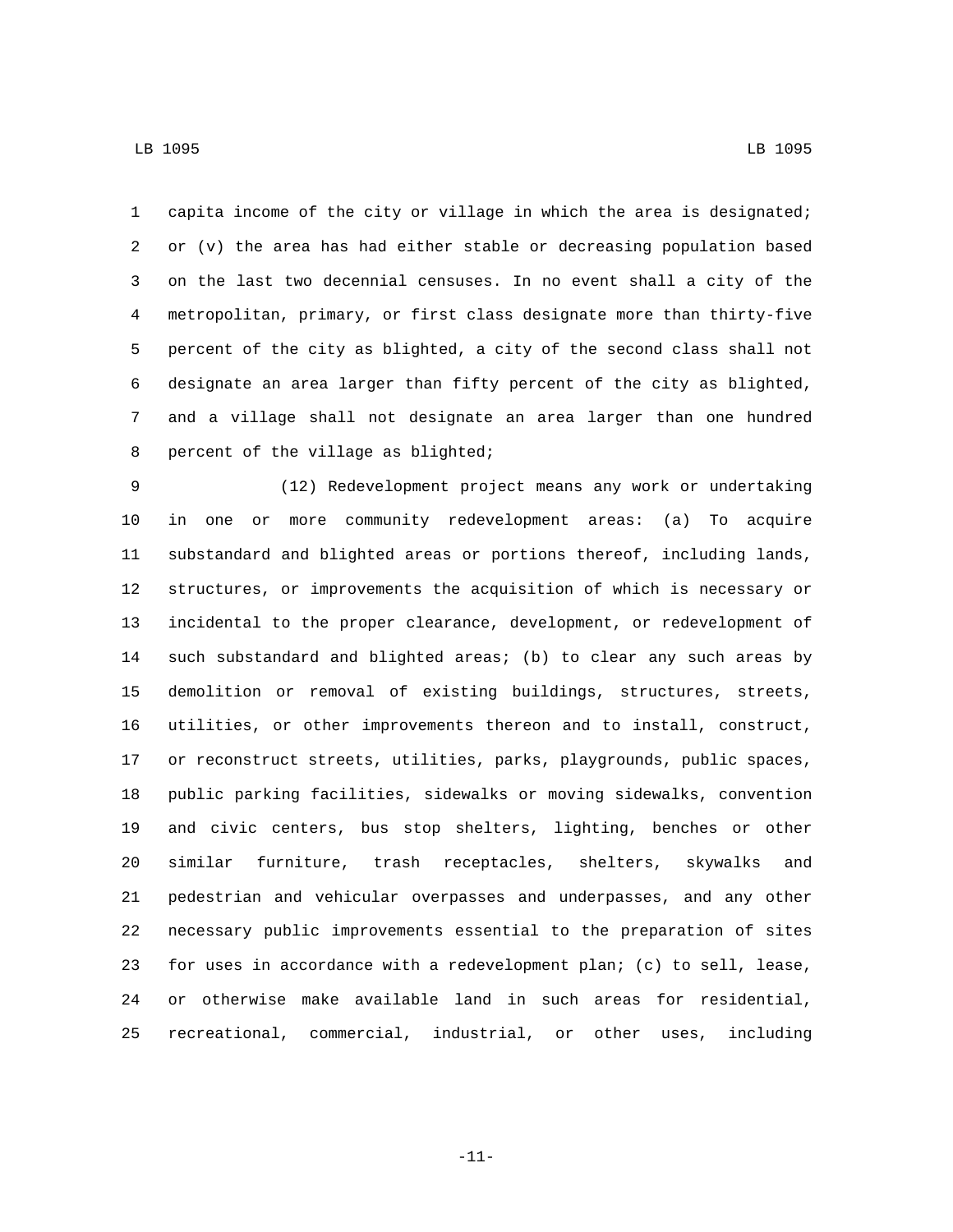parking or other facilities functionally related or subordinate to such uses, or for public use or to retain such land for public use, in accordance with a redevelopment plan; and may also include the preparation of the redevelopment plan, the planning, survey, and other work incident to a redevelopment project and the preparation of all plans and arrangements for carrying out a redevelopment project; (d) to dispose of all real and personal property or any interest in such property, or assets, cash, or other funds held or used in connection with residential, recreational, commercial, industrial, or other uses, including parking or other facilities functionally related or subordinate to such uses, or any public use specified in a redevelopment plan or project, except that such disposition shall be at its fair value for uses in accordance with the redevelopment plan; (e) to acquire real property in a community redevelopment area which, under the redevelopment plan, is to be repaired or rehabilitated for dwelling use or related facilities, repair or rehabilitate the structures, and resell the property; and (f) to carry out plans for a program of voluntary or compulsory repair, rehabilitation, or demolition of buildings or other improvements in accordance with the 20 redevelopment plan;

 (13) Redevelopment plan means a plan, as it exists from time to time for one or more community redevelopment areas, or for a redevelopment project, which (a) conforms to the general plan for the municipality as a whole and (b) is sufficiently complete to indicate such land acquisition, demolition and removal of structures,

-12-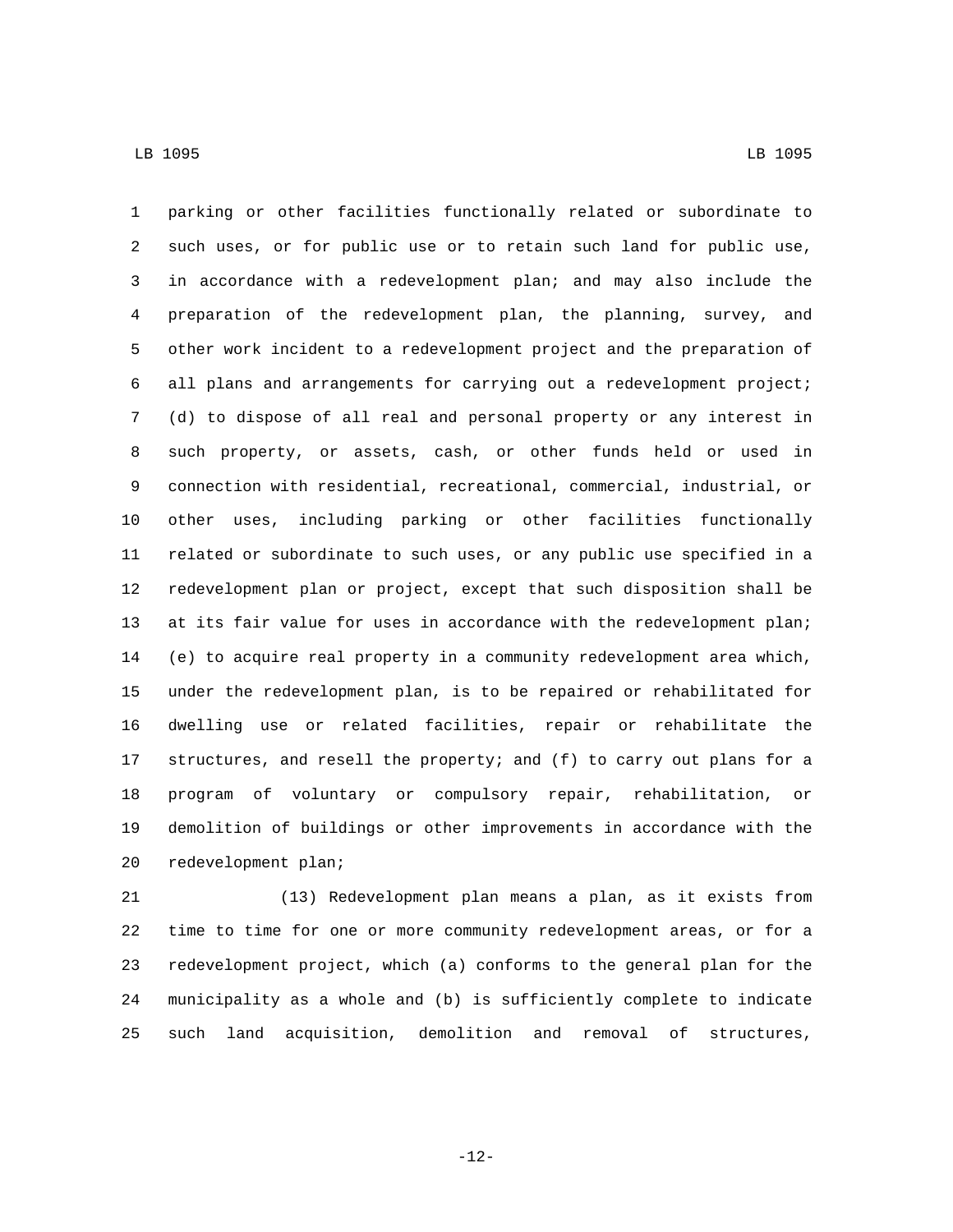redevelopment, improvements, and rehabilitation as may be proposed to be carried out in the community redevelopment area, zoning and planning changes, if any, land uses, maximum densities, and building requirements;4

 (14) Redeveloper means any person, partnership, or public or private corporation or agency which enters or proposes to enter 7 into a redevelopment contract;

 (15) Redevelopment contract means a contract entered into between an authority and a redeveloper for the redevelopment of an 10 area in conformity with a redevelopment plan;

 (16) Real property means all lands, including improvements and fixtures thereon, and property of any nature appurtenant thereto, or used in connection therewith, and every estate, interest and right, legal or equitable, therein, including terms for years and liens by way of judgment, mortgage, or otherwise, 16 and the indebtedness secured by such liens;

 (17) Bonds means any bonds, including refunding bonds, notes, interim certificates, debentures, or other obligations issued pursuant to the Community Development Law except for bonds issued 20 pursuant to section 18-2142.04;

 (18) Obligee means any bondholder, agent, or trustee for any bondholder, or lessor demising to any authority, established pursuant to section 18-2102.01, property used in connection with a redevelopment project, or any assignee or assignees of such lessor's interest or any part thereof, and the federal government when it is a

-13-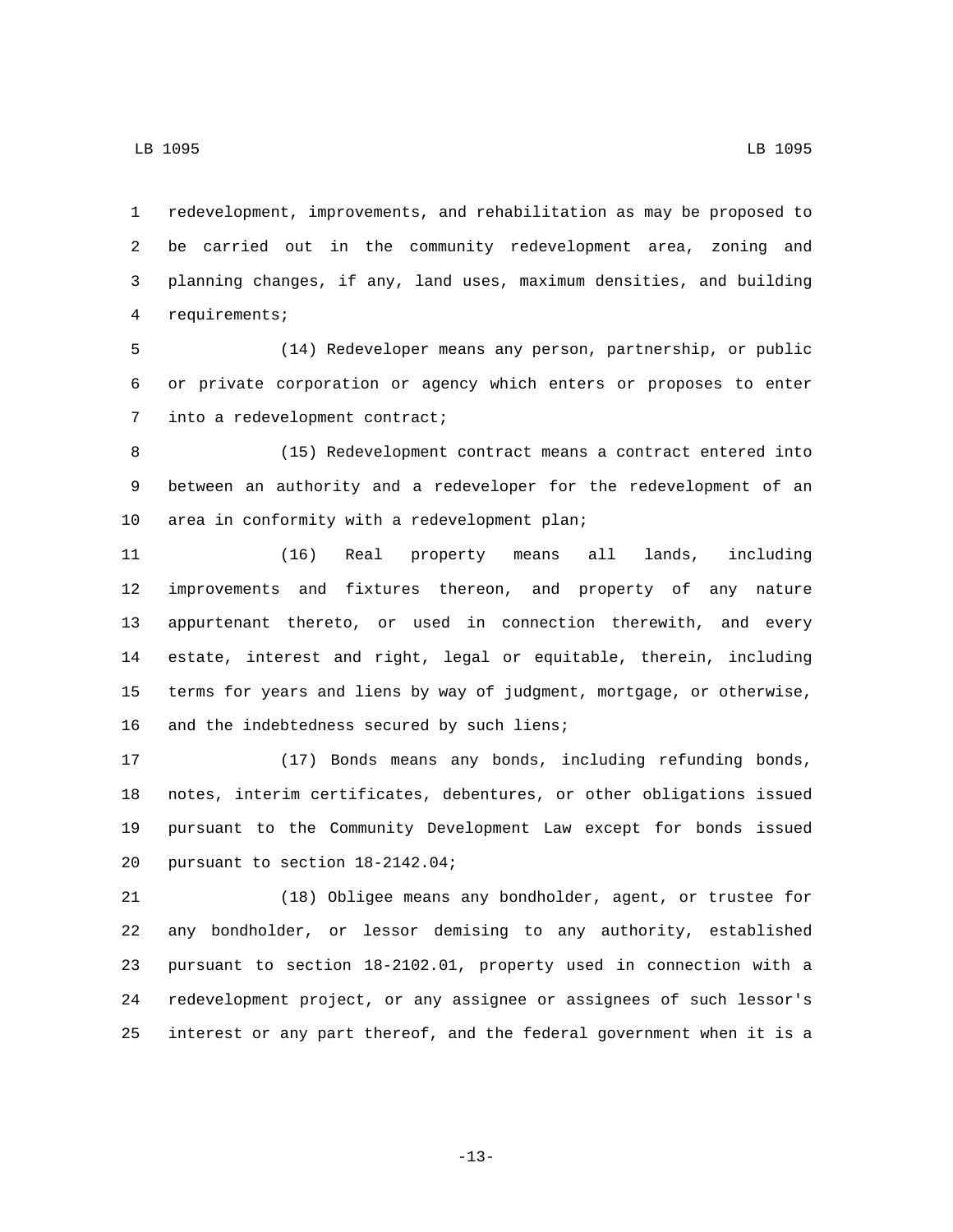1 party to any contract with such authority;

 (19) Person means any individual, firm, partnership, limited liability company, corporation, company, association, joint- stock association, or body politic and includes any trustee, receiver, assignee, or other similar representative thereof;

 (20) Community redevelopment area means a substandard and blighted area which the community redevelopment authority designates 8 as appropriate for a renewal project;

 (21) Redevelopment project valuation means the valuation for assessment of the taxable real property in a redevelopment project last certified for the year prior to the effective date of 12 the provision authorized in section 18-2147;

 (22) Enhanced employment area means an area not exceeding six hundred acres (a) within a community redevelopment area which is designated by an authority as eligible for the imposition of an occupation tax or (b) not within a community redevelopment area as 17 may be designated under section 18-2142.04;

 (23) Employee means a person employed at a business as a 19 result of a redevelopment project;

 (24) Employer-provided health benefit means any item paid for by the employer in total or in part that aids in the cost of health care services, including, but not limited to, health insurance, health savings accounts, and employer reimbursement of 24 health care costs;

(25) Equivalent employees means the number of employees

-14-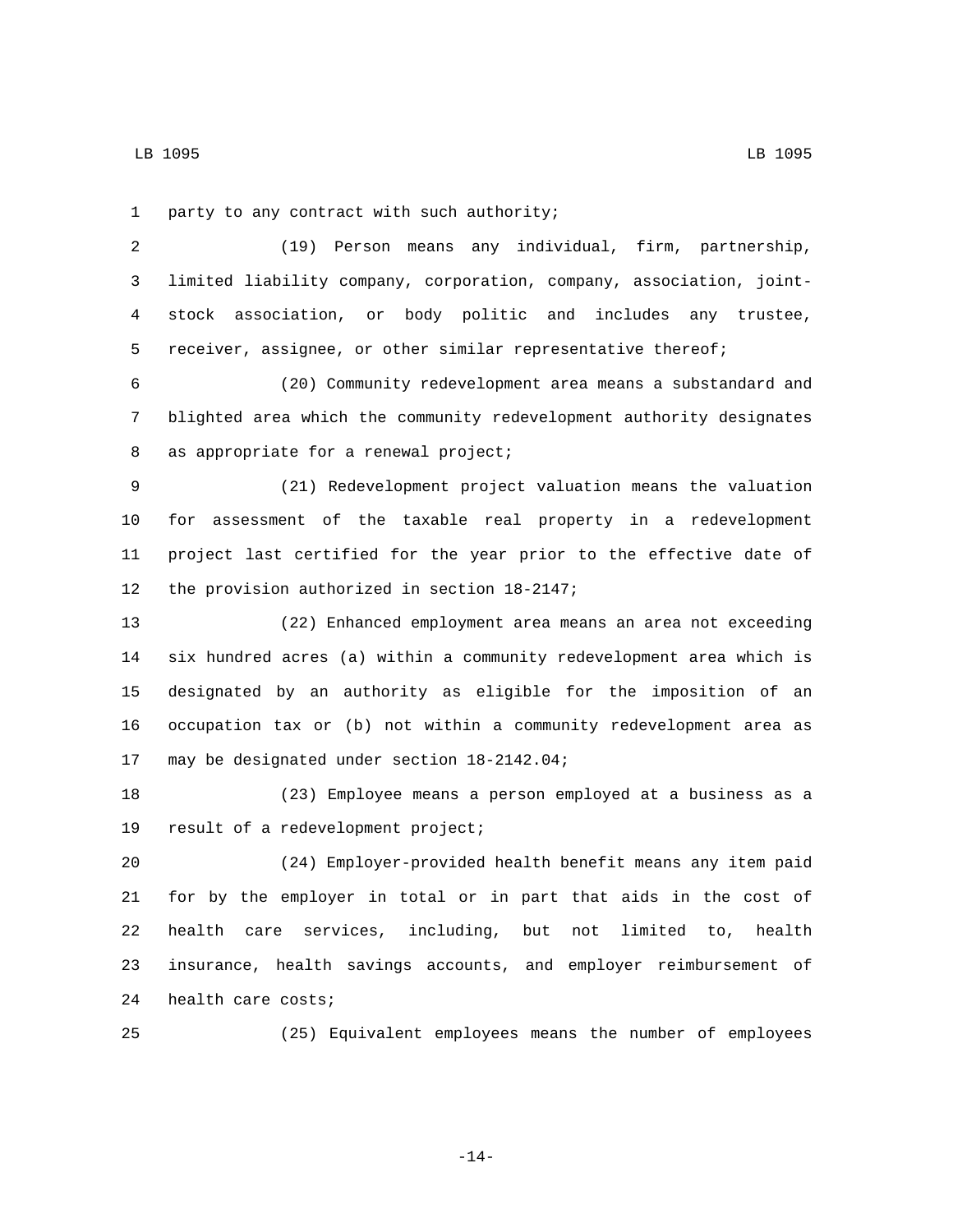computed by (a) dividing the total hours to be paid in a year by (b) the product of forty times the number of weeks in a year; (26) Business means any private business located in an 4 enhanced employment area;

 (27) New investment means the value of improvements to real estate made in an enhanced employment area by a developer or a 7 business;

 (28) Number of new employees means the number of equivalent employees that are employed at a business as a result of the redevelopment project during a year that are in excess of the number of equivalent employees during the year immediately prior to 12 the year that a redevelopment plan is adopted; and

 (29) Occupation tax means a tax imposed under section  $18-2142.02$ ; and  $-$ 

 (30) Tax-increment Financing Division means the Tax- increment Financing Division of the Department of Economic 17 Development.

 Sec. 3. Section 18-2113, Reissue Revised Statutes of 19 Nebraska, is amended to read:

 18-2113 (1) Prior to recommending a redevelopment plan to the governing body for approval, an authority shall consider whether the proposed land uses and building requirements in the redevelopment project area are designed with the general purpose of accomplishing, in conformance with the general plan, a coordinated, adjusted, and harmonious development of the city and its environs which will, in

-15-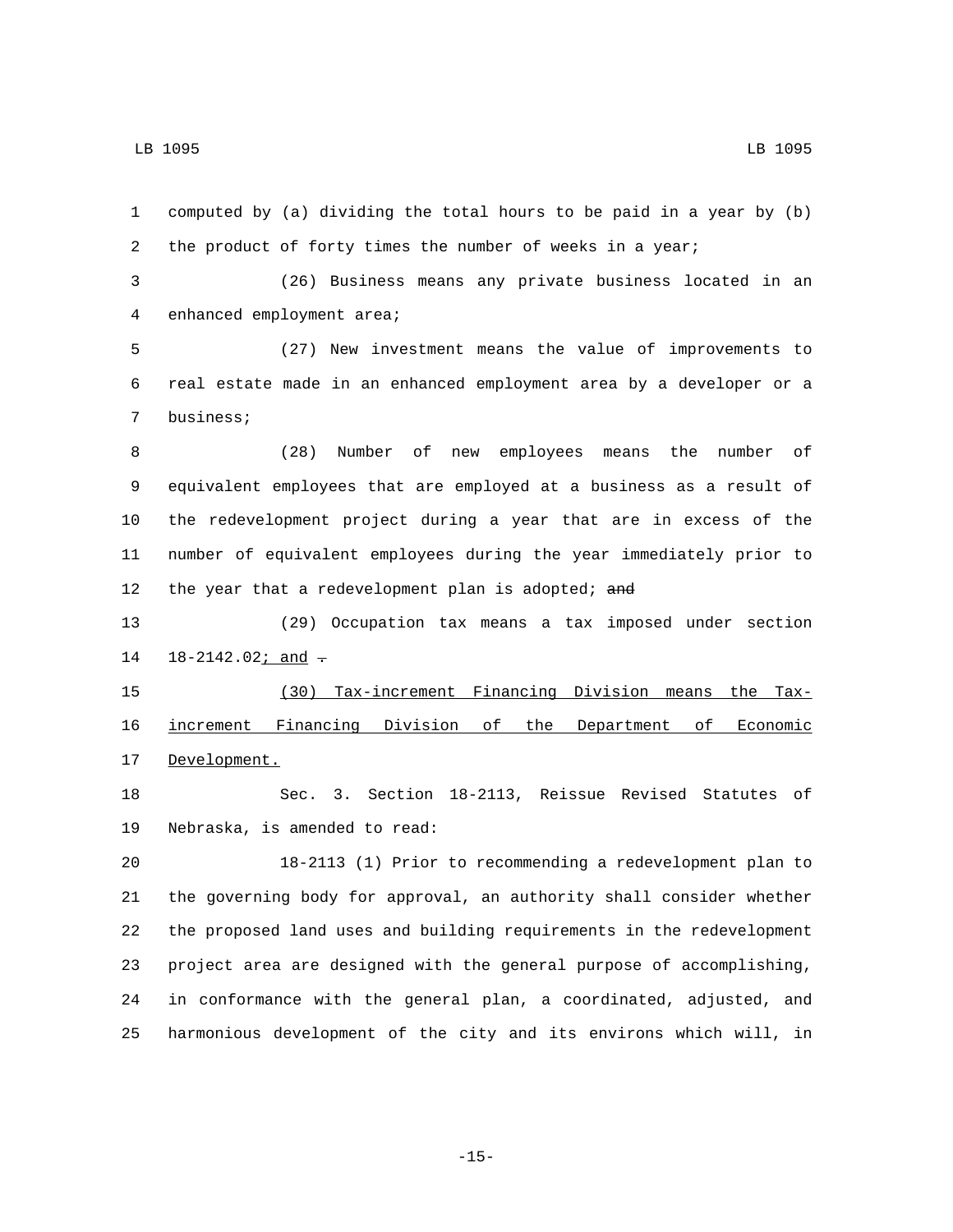accordance with present and future needs, promote health, safety, morals, order, convenience, prosperity, and the general welfare, as well as efficiency and economy in the process of development, including, among other things, adequate provision for traffic, vehicular parking, the promotion of safety from fire, panic, and other dangers, adequate provision for light and air, the promotion of the healthful and convenient distribution of population, the provision of adequate transportation, water, sewerage, and other public utilities, schools, parks, recreational and community facilities, and other public requirements, the promotion of sound design and arrangement, the wise and efficient expenditure of public funds, and the prevention of the recurrence of insanitary or unsafe 13 dwelling accommodations or conditions of blight.

 (2) The authority shall conduct a cost-benefit analysis for each redevelopment project whose redevelopment plan includes the use of funds authorized by section 18-2147. In conducting the cost-17 benefit analysis, the authority shall use a cost-benefit model developed for use by local projects. Any cost-benefit model used by 19 the authority shall consider and analyze the following factors: follow the procedures established by the Tax-increment Financing 21 Division pursuant to section 9 of this act.

- 
- $(a)$  Tax shifts resulting from the approval of the use of
- 23 funds pursuant to section 18-2147;

 (b) Public infrastructure and community public service needs impacts and local tax impacts arising from the approval of the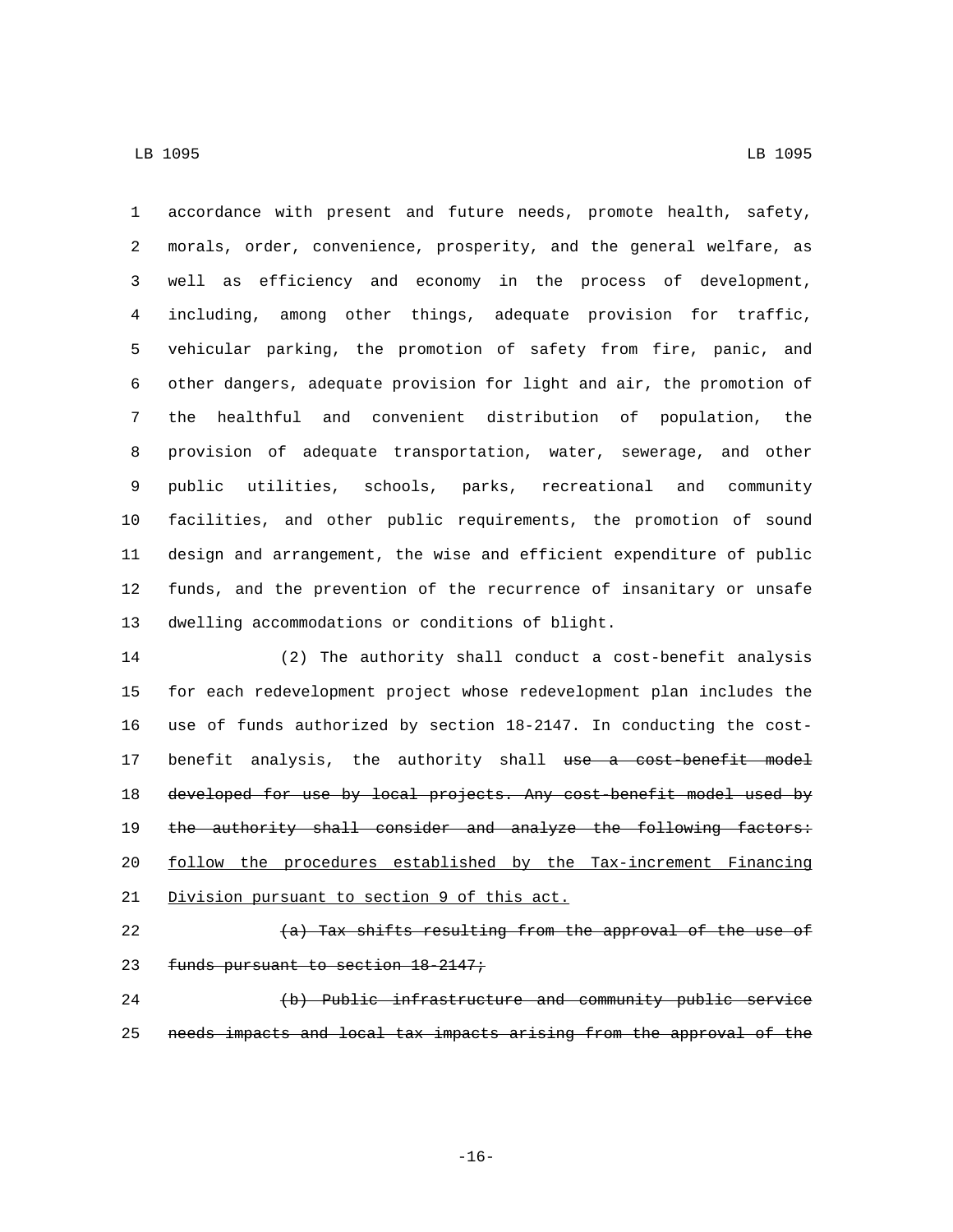1 redevelopment project;

 (c) Impacts on employers and employees of firms locating or expanding within the boundaries of the area of the redevelopment 4 project;

 (d) Impacts on other employers and employees within the city or village and the immediate area that are located outside of 7 the boundaries of the area of the redevelopment project; and

 (e) Any other impacts determined by the authority to be relevant to the consideration of costs and benefits arising from the 10 redevelopment project.

 Sec. 4. Section 18-2116, Reissue Revised Statutes of 12 Nebraska, is amended to read:

 18-2116 (1) Following such hearing, the governing body may approve a redevelopment plan if (a) it finds that the plan is feasible and in conformity with the general plan for the development of the city as a whole and the plan is in conformity with the legislative declarations and determinations set forth in the Community Development Law and (b) it finds that, if the plan uses funds authorized in section 18-2147, (i) the redevelopment project in the plan would not be economically feasible without the use of tax- increment financing, (ii) the redevelopment project would not occur in the community redevelopment area without the use of tax-increment financing, and (iii) the costs and benefits of the redevelopment project, including costs and benefits to other affected political subdivisions, the economy of the community, and the demand for public

-17-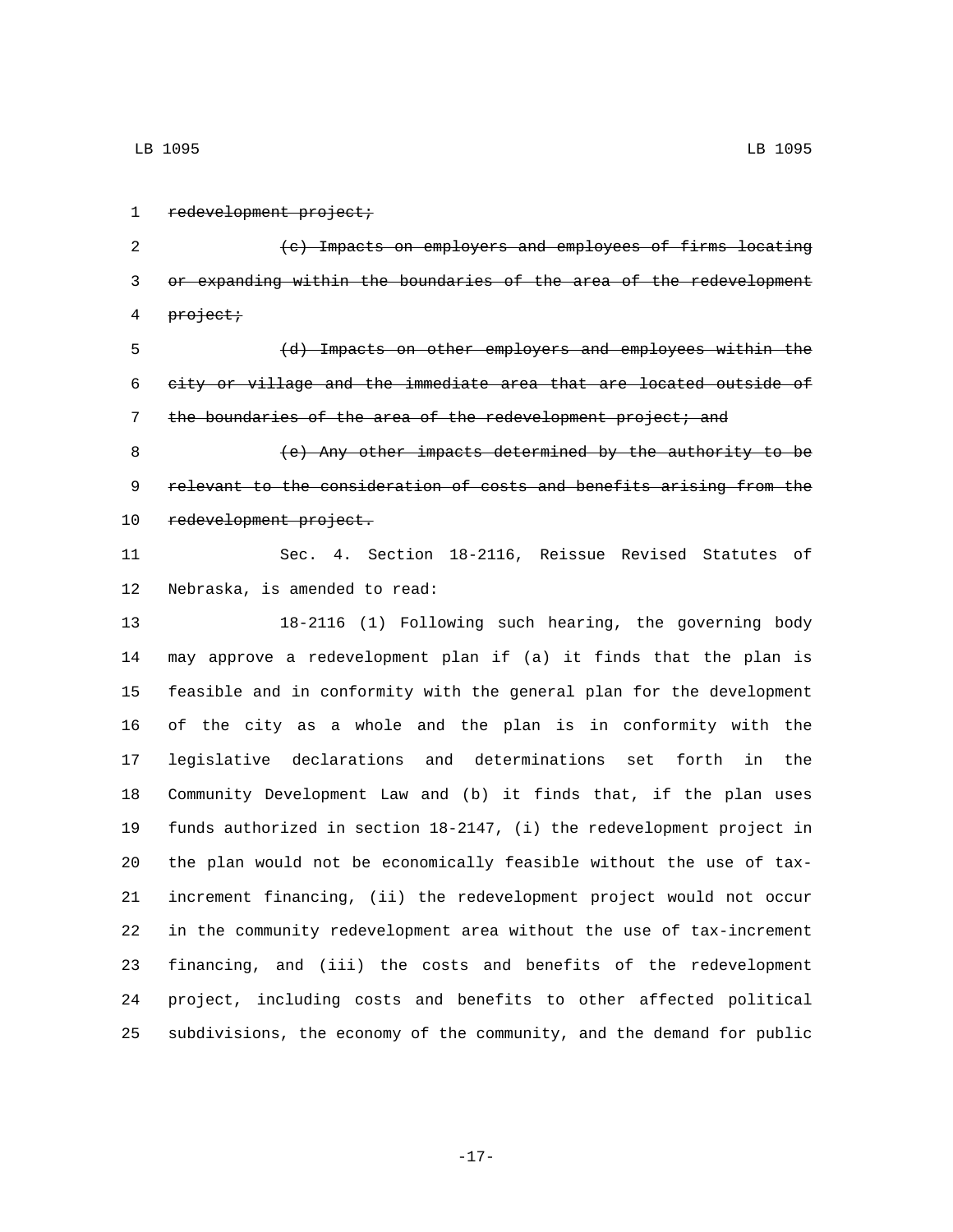and private services have been analyzed by the governing body and have been found to be in the long-term best interest of the community impacted by the redevelopment project. The governing body shall follow the procedures established by the Tax-increment Financing Division pursuant to section 9 of this act in making its findings 6 under subdivision  $(1)(b)$  of this section.

 (2) In connection with the approval of any redevelopment plan which includes the designation of an enhanced employment area, the governing body may approve the redevelopment plan if it determines that any new investment within such enhanced employment area will result in at least (a) two new employees and new investment of one hundred twenty-five thousand dollars in counties with fewer than fifteen thousand inhabitants, (b) five new employees and new investment of two hundred fifty thousand dollars in counties with at least fifteen thousand inhabitants but fewer than twenty-five thousand inhabitants, (c) ten new employees and new investment of five hundred thousand dollars in counties with at least twenty-five thousand inhabitants but fewer than fifty thousand inhabitants, (d) fifteen new employees and new investment of one million dollars in counties with at least fifty thousand inhabitants but fewer than one hundred thousand inhabitants, (e) twenty new employees and new investment of one million five hundred thousand dollars in counties with at least one hundred thousand inhabitants but fewer than two hundred thousand inhabitants, (f) twenty-five new employees and new investment of two million dollars in counties with at least two

-18-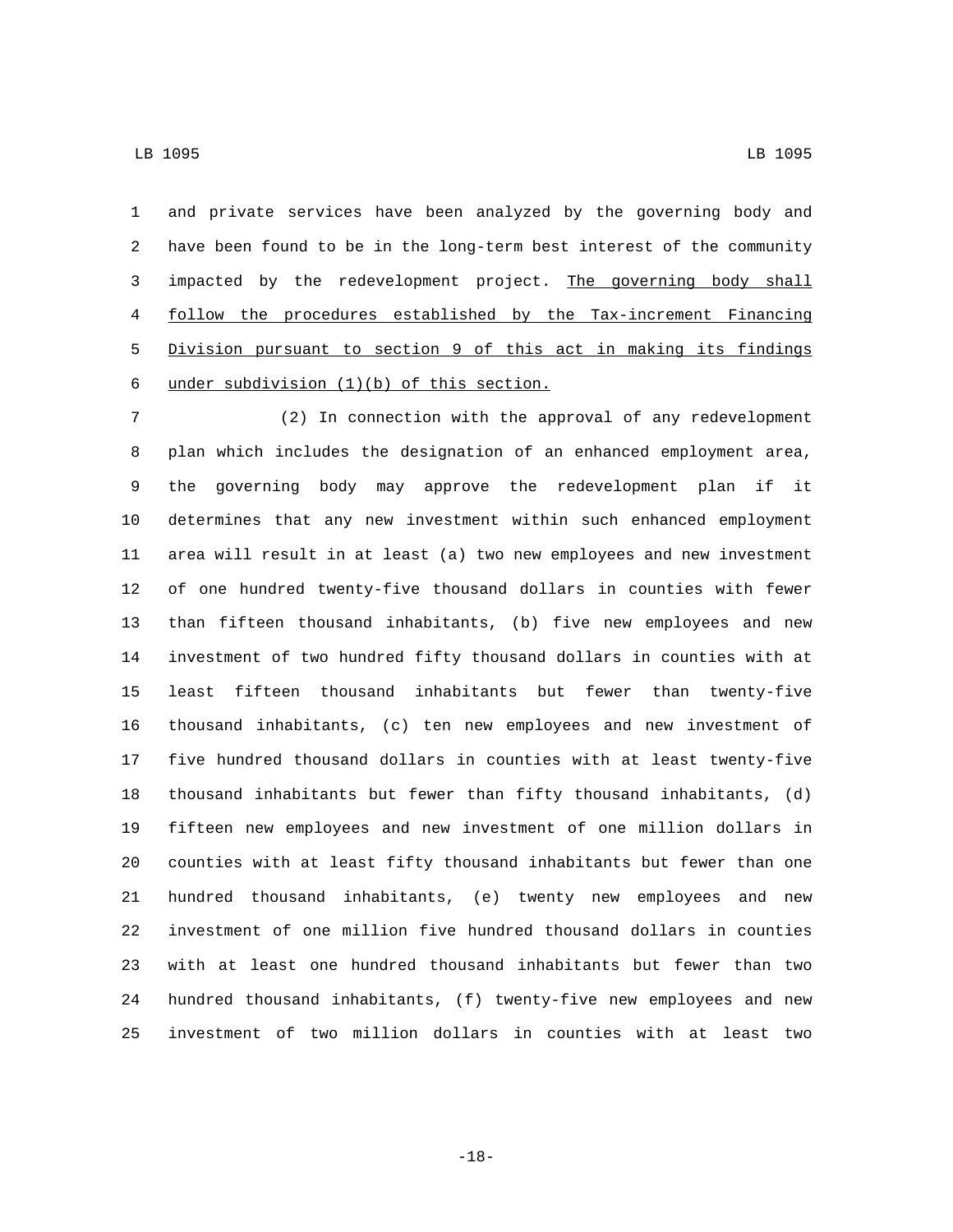hundred thousand inhabitants but fewer than four hundred thousand inhabitants, or (g) thirty new employees and new investment of three million dollars in counties with at least four hundred thousand inhabitants. Any business that has one hundred thirty-five thousand square feet or more and annual gross sales of ten million dollars or more shall provide an employer-provided health benefit of at least three thousand dollars annually to all new employees who are working thirty hours per week or more on average and have been employed at least six months. In making such determination, the governing body may rely upon written undertakings provided by any redeveloper in connection with application for approval of the redevelopment plan.

 Sec. 5. Section 18-2117.01, Reissue Revised Statutes of 13 Nebraska, is amended to read:

 18-2117.01 (1) On or before December 1 each year, each city which has approved one or more redevelopment plans which are financed in whole or in part through the use of tax-increment financing as provided in section 18-2147 shall provide a report to the Property Tax Administrator on each such redevelopment plan which 19 includes the following information:

 (a) A copy of the redevelopment plan and any amendments thereto if they have not been previously filed, including the date upon which the redevelopment plan was approved, the effective date for dividing the ad valorem tax as provided to the county assessor pursuant to subsection (3) of section 18-2147, and the location and boundaries of the property in the redevelopment project; and

-19-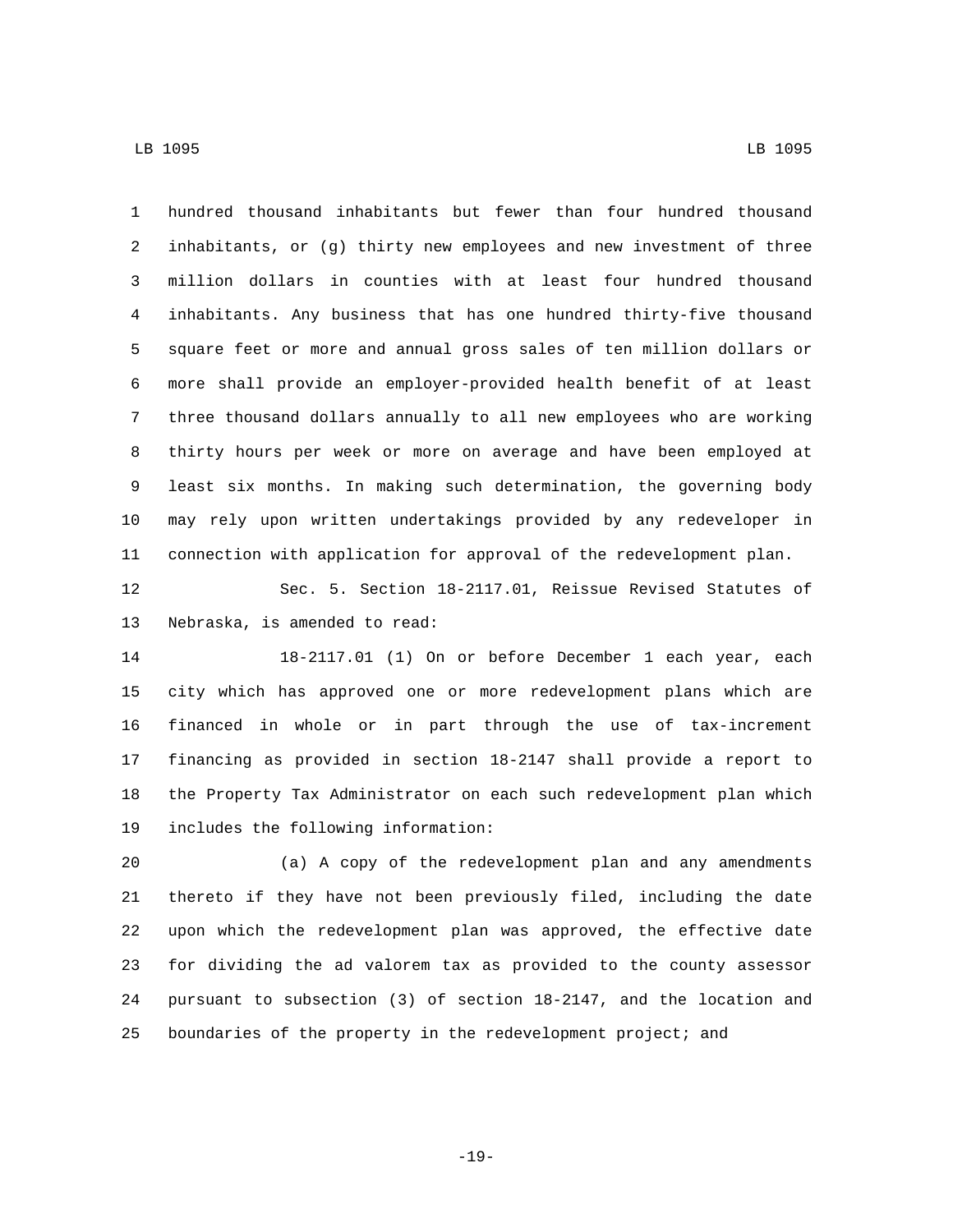(b) A short narrative description of the type of development undertaken by the city or village with the financing and the type of business or commercial activity locating within the redevelopment project area as a result of the redevelopment project. (2) The Property Tax Administrator shall compile a report for each active redevelopment project, based upon information provided by the cities pursuant to subsection (1) of this section and information reported by the county assessor or county clerk on the certificate of taxes levied pursuant to section 77-1613.01. Each report shall be electronically transmitted to the Clerk of the Legislature not later than March 1 each year. The report may include any recommendations of the Property Tax Administrator as to what other information should be included in the report from the cities so as to facilitate analysis of the uses, purposes, and effectiveness of

 tax-increment financing and the process for its implementation or to streamline the reporting process provided for in this section to 17 eliminate unnecessary paperwork.

 (3) On or before December 1 each year, each city which has approved one or more redevelopment plans which are financed in whole or in part through the use of tax-increment financing as 21 provided in section 18-2147 shall: (a) Provide a report to the Tax-increment Financing

 Division on each such redevelopment plan which includes the following 24 information:

(i) The economic impact of the redevelopment plan and how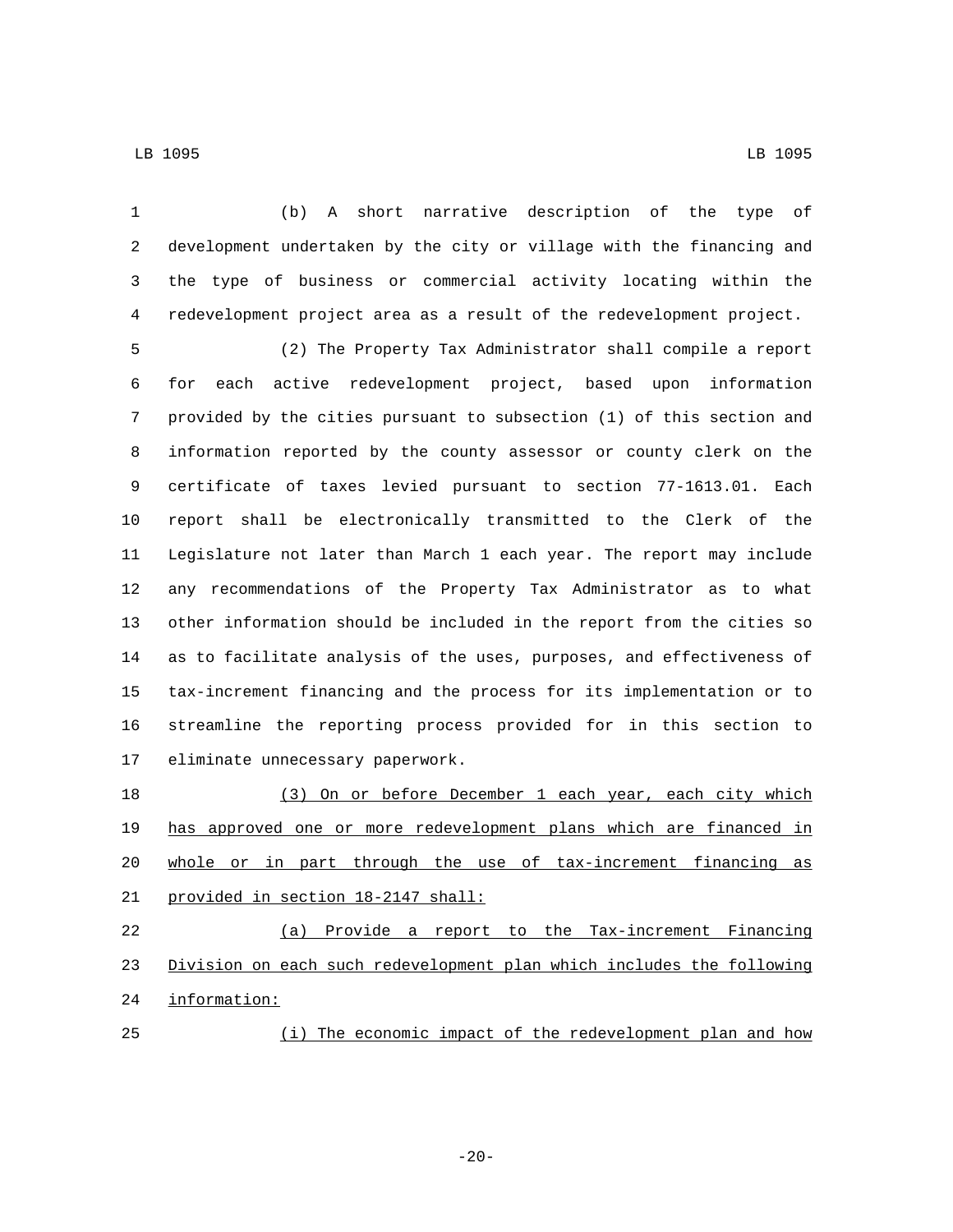| 1  | such impacts compare to the accountability standards developed       |
|----|----------------------------------------------------------------------|
| 2  | pursuant to subdivision (1)(d) of section 9 of this act;             |
| 3  | (ii) Strategies and priorities for the following year for            |
| 4  | the use of tax-increment financing; and                              |
| 5  | (iii) A summary of how the use of tax-increment financing            |
| 6  | is contributing to the local community; and                          |
| 7  | (b) Publish a list on such city's web site of the                    |
| 8  | recipients of tax-increment financing who are not in compliance with |
| 9  | their commitments.                                                   |
| 10 | Sec. 6. Section 81-1201.01, Revised Statutes Supplement,             |
| 11 | 2013, is amended to read:                                            |
| 12 | 81-1201.01 As used in sections 81-1201.01 to 81-1201.22              |
| 13 | and section 9 of this act, unless the context otherwise requires:    |
| 14 | (1) Community Development Block Grant means the grants               |
| 15 | distributed pursuant to the Housing and Community Development Act of |
| 16 | 1974 as amended by the Housing and Urban-Rural Recovery Act of 1983; |
| 17 | Economic<br>(2)<br>Department means<br>the<br>Department<br>of       |
| 18 | Development;                                                         |
| 19 | (3) Director means the Director of Economic Development;             |
| 20 | (4) Economic articulation means the creation of economic             |
| 21 | activities which will provide inputs to and markets for other        |
| 22 | businesses in the state;                                             |
| 23 | (5) Educational institutions means nonprofit public and              |
| 24 | private colleges, community colleges, state colleges,<br>and         |
| 25 | universities in the state; and                                       |

-21-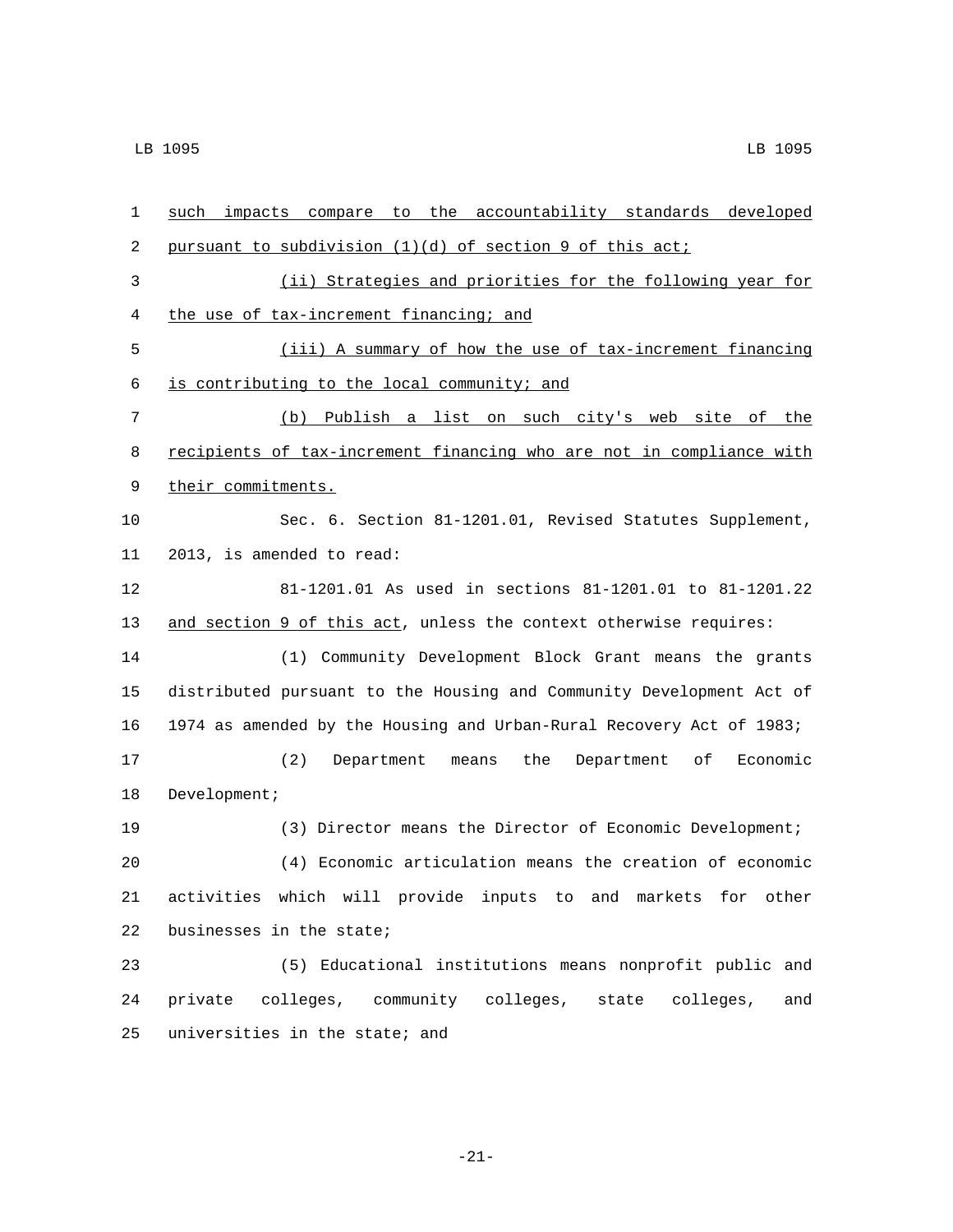(6) Value-adding industry means an economic enterprise that adds value through processing, fabrication, or other means to 3 goods or services. Sec. 7. Section 81-1201.03, Revised Statutes Supplement, 5 2013, is amended to read: 81-1201.03 The chief executive officer of the department shall be the Director of Economic Development who shall be appointed by the Governor with the consent of a majority of the Legislature. The director shall administer the affairs of the department and shall serve at the pleasure of the Governor. The director shall have equal rank with the heads of other state departments, and his or her salary shall be fixed by the Governor. The director shall employ a deputy director with significant and extensive professional experience in the field of economic development. The director shall employ division directors and such other assistants, professional staff, and other employees as he or she deems necessary to effectively carry out sections 81-1201.01 to 81-1201.20 and section 9 of this act within 18 the appropriations the Legislature provides.

 Sec. 8. Section 81-1201.07, Revised Statutes Cumulative 20 Supplement, 2012, is amended to read:

 81-1201.07 The department may have the divisions and program listed in this section to aid in the discharge of its duties but shall not be limited to such divisions and program: (1) An Existing Business Assistance Division; (2) a Business Recruitment Division; (3) a Community and Rural Development Division; (4) a Tax-

-22-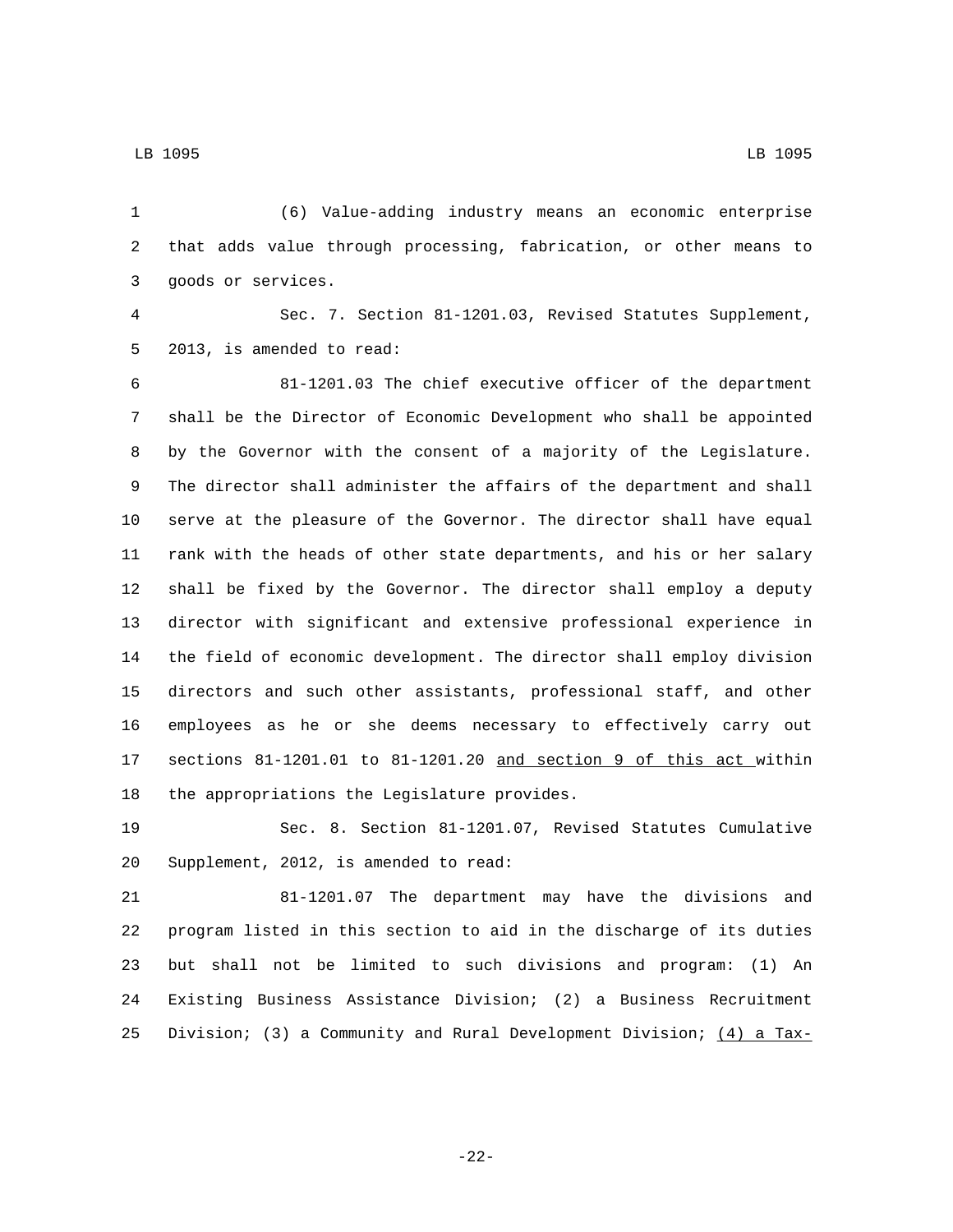| 1  | increment Financing Division; and $(4)$ (5) a Community Development        |
|----|----------------------------------------------------------------------------|
| 2  | Each division and<br>program, when<br>deemed<br>Block<br>Grant<br>Program. |
| 3  | appropriate by the director, is encouraged to establish advisory           |
| 4  | committees and programs to insure public participation and input.          |
| 5  | Sec. 9. (1) The primary responsibility of the Tax-                         |
| 6  | increment Financing Division shall be to provide state-level               |
| 7  | oversight of tax-increment financing projects that are approved under      |
| 8  | the Community Development Law. The division shall establish statewide      |
| 9  | procedures that must be followed for any redevelopment project under       |
| 10 | the Community Development Law whose redevelopment plan includes the        |
| 11 | use of funds authorized by section 18-2147. Such procedures shall          |
| 12 | include:                                                                   |
| 13 | (a) Standard categories of justification that must be                      |
| 14 | used by an authority in determining whether a redevelopment project        |
| 15 | is eligible for tax-increment financing assistance;                        |
| 16 | (b) The economic factors that must be considered by an                     |
| 17 | authority in conducting the cost-benefit analysis required by section      |
| 18 | 18-2113, including, but not limited to:                                    |
| 19 | (i) Tax shifts resulting from the approval of the use of                   |
| 20 | funds pursuant to section 18-2147;                                         |
| 21 | (ii) Public infrastructure and community public service                    |
| 22 | needs impacts and local tax impacts arising from the approval of the       |
| 23 | redevelopment project;                                                     |
| 24 | Impacts on employers and employees of firms<br>(iii)                       |
| 25 | locating or expanding within the boundaries of the area of the             |

-23-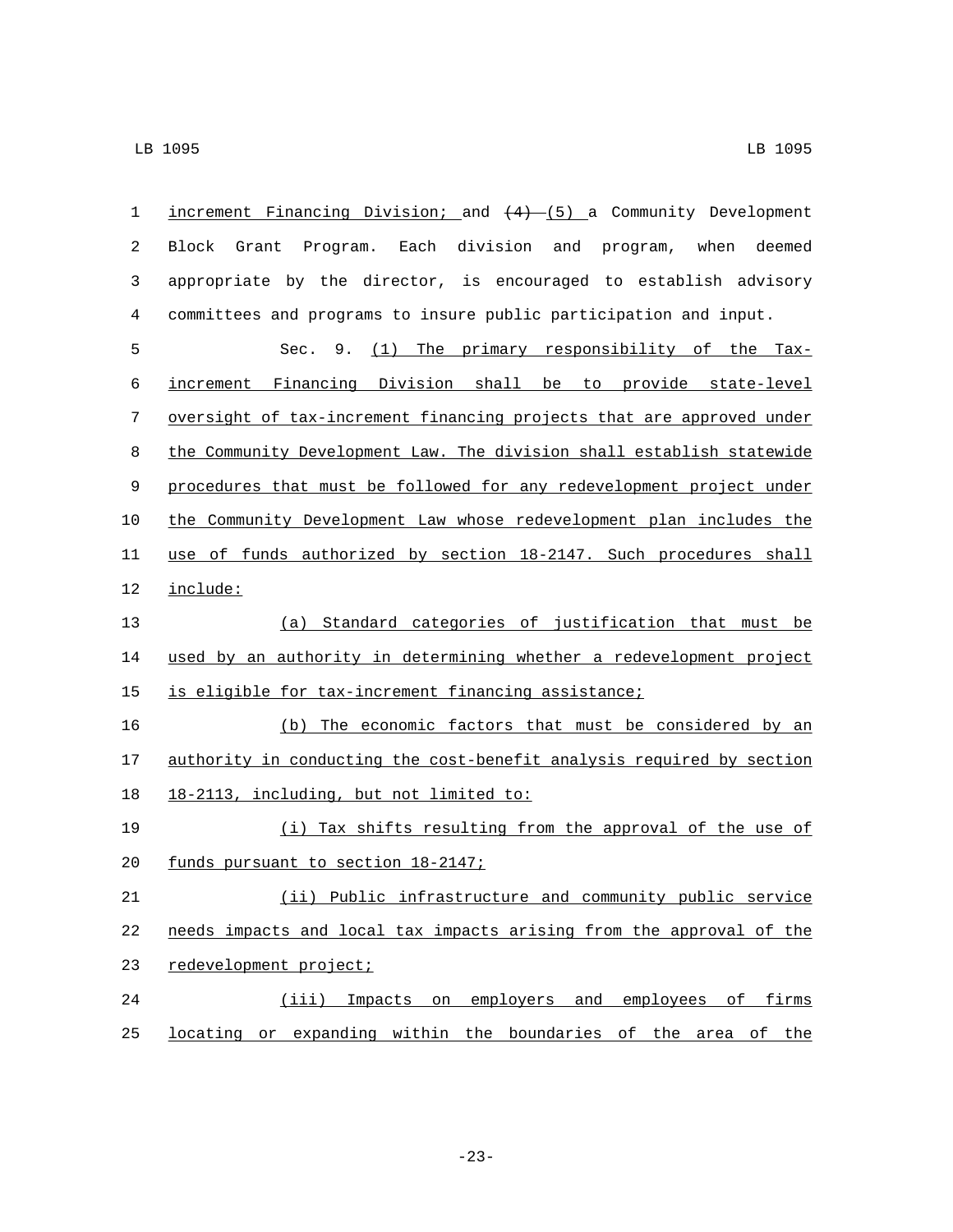| 1  | redevelopment project;                                                  |
|----|-------------------------------------------------------------------------|
| 2  | (iv) Impacts on other employers and employees within the                |
| 3  | city or village and the immediate area that are located outside of      |
| 4  | the boundaries of the area of the redevelopment project; and            |
| 5  | (v) Any other impacts determined by the division to be                  |
| 6  | relevant to the consideration of costs and benefits arising from a      |
| 7  | redevelopment project;                                                  |
| 8  | (c) The analysis that must be conducted by a governing                  |
| 9  | body in order to make the findings required in subdivision $(1)(b)$ of  |
| 10 | section 18-2116;                                                        |
| 11 | (d) Accountability standards that an authority must                     |
| 12 | include as part of any redevelopment project whose redevelopment plan   |
| 13 | includes the use of funds authorized by section 18-2147; and            |
| 14 | (e) Penalties that the Tax-increment Financing Division                 |
| 15 | shall impose when the accountability standards provided in              |
| 16 | subdivision $(1)(d)$ of this section are not met, to be enforced by the |
| 17 | authorities.                                                            |
| 18 | (2) The Tax-increment Financing Division shall create a                 |
| 19 | well-defined and transparent tax-increment financing guide that is      |
| 20 | made available to the public, which will cover at a minimum the         |
| 21 | following:                                                              |
| 22 | (a) The tax-increment financing certification process;                  |
| 23 | (b) The financial metrics that must be used in evaluating               |
| 24 | tax-increment financing proposals;                                      |
| 25 | The definition of the "but for" test and how it must<br>(C)             |